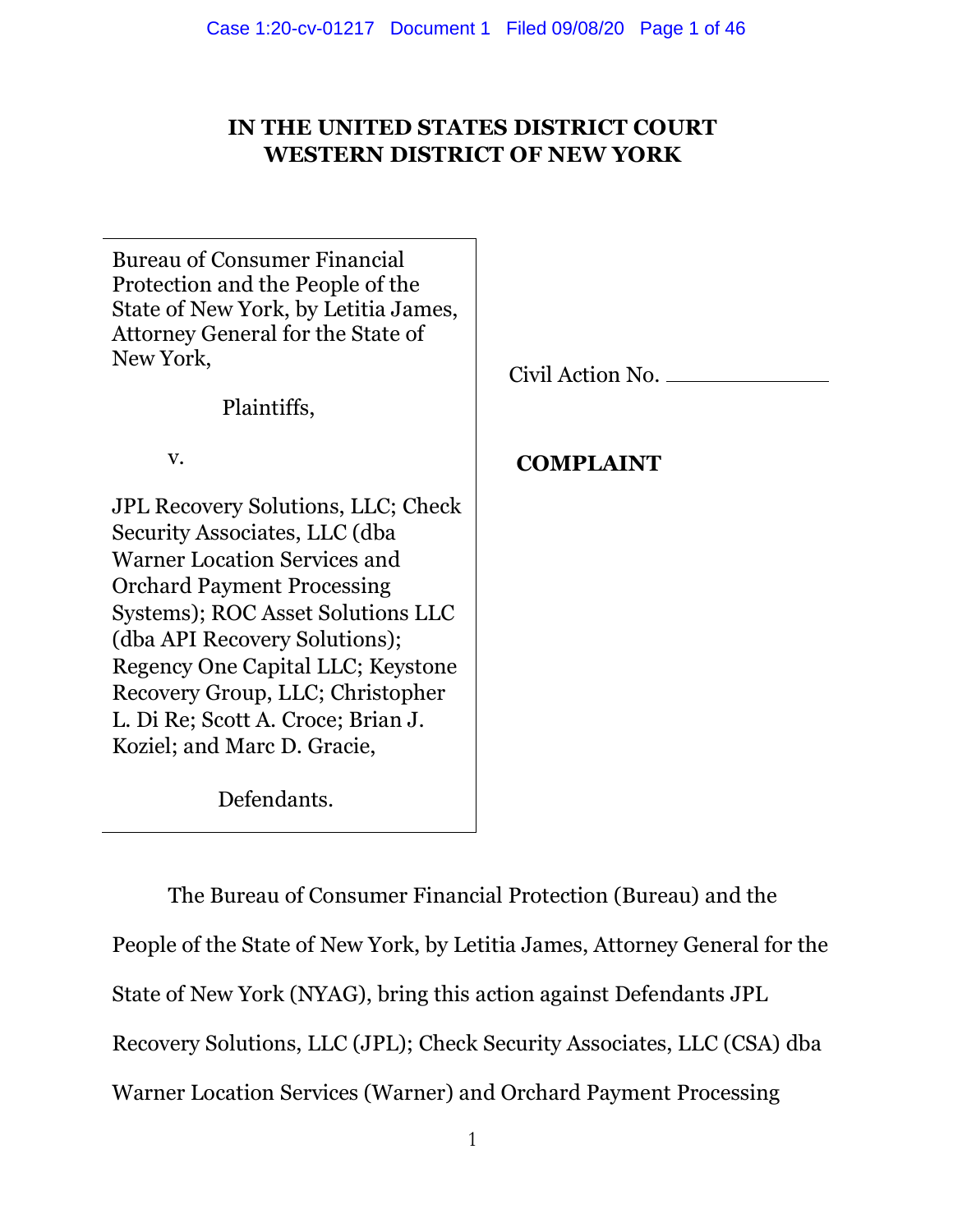Systems (Orchard); ROC Asset Solutions LLC (ROC) dba API Recovery Solutions (API); Regency One Capital LLC (Regency); Keystone Recovery Group, LLC (Keystone) (collectively, the Corporate Defendants); and Christopher L. Di Re; Scott A. Croce; Brian J. Koziel; and Marc D. Gracie (collectively, the Individual Defendants), and allege as follows:

### **INTRODUCTION**

1. This case concerns an illegal debt-collection scheme involving a network of interrelated companies that purchases millions of dollars of defaulted consumer debt and, using deceptive and harassing methods, collects on that debt illegally (the Debt-Collection Operation).

2. The Debt-Collection Operation, which has operated from at least 2015 through the present, is owned and run by Di Re and Croce and managed by Koziel and Gracie.

3. The Debt-Collection Operation uses illegal methods to induce consumers to make payments, including: threatening consumers with arrest or legal action the firms had no intention of taking or could not legally take; threatening to contact consumers' employers, implying they would disclose the existence of the debt; claiming consumers owed more debt than they did in order to convince them to pay the amount they owed; impermissibly contacting consumers' friends, family, and workplace to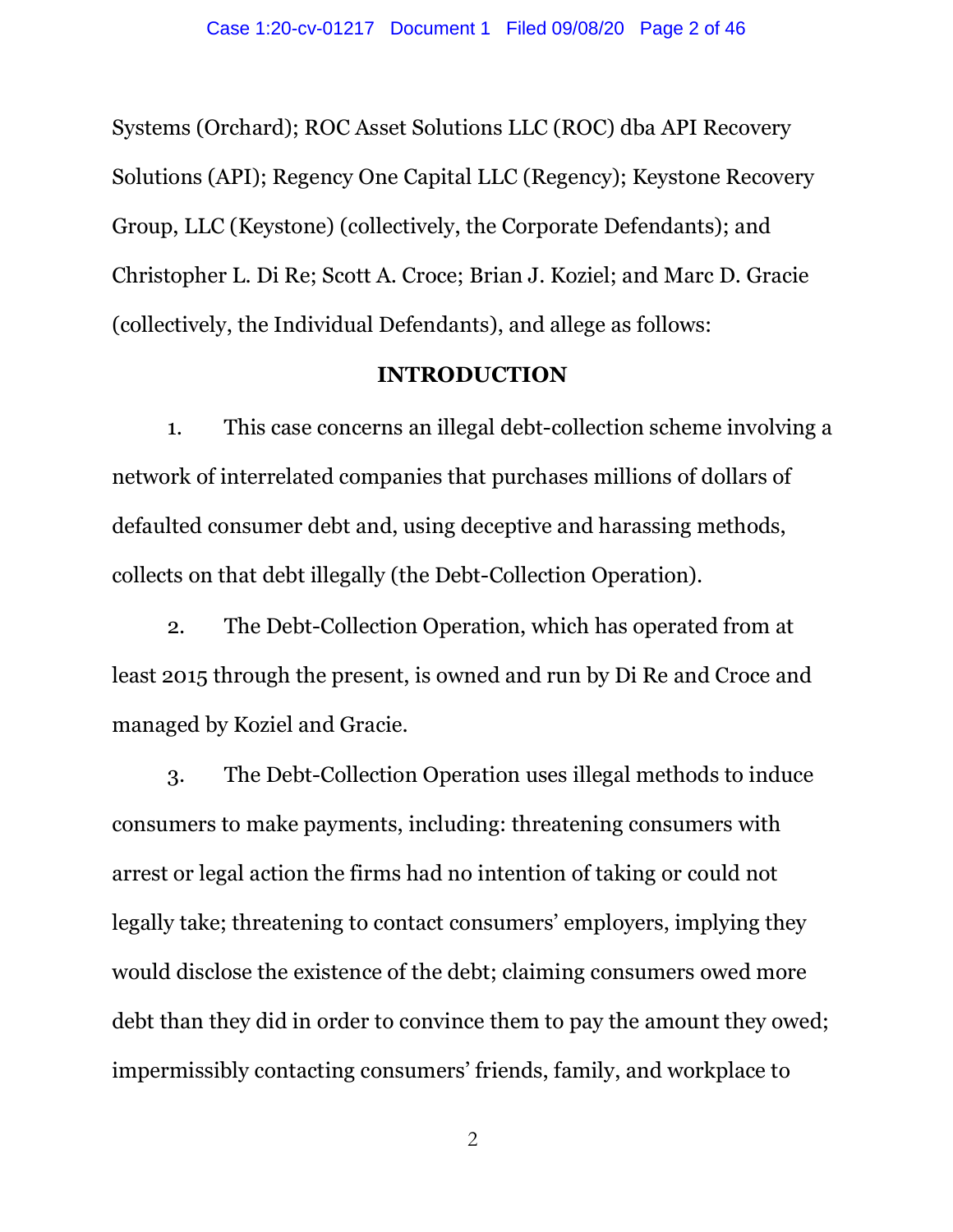disclose the existence of a consumer's debt or to shame or humiliate them about the debt; harassing consumers by using intimidating, belittling, or menacing language and repeatedly and excessively phoning consumers; and failing to provide legally required notices informing consumers of their right to know how much they owed and of their ability to dispute the amount or existence of the purported debt.

4. Defendants' illegal debt-collection practices violate the Consumer Financial Protection Act of 2010 (CFPA), 12 U.S.C. §§ 5531(a), 5536(a), the Fair Debt Collection Practices Act (FDCPA), 15 U.S.C. §§ 1692-1692p, N.Y. Executive Law § 63(12), and N.Y. General Business Law (GBL) Article 22-A, Consumer Protection from Deceptive Acts and Practices, and Article 29-H, Debt Collection Procedures.

# **JURISDICTION AND VENUE**

5. This Court has subject-matter jurisdiction over this action because it is brought under "Federal consumer financial law," 12 U.S.C. § 5565(a)(1), presents a federal question, 28 U.S.C. § 1331, and is brought by an agency of the United States, 28 U.S.C. § 1345.

6. This Court has supplemental jurisdiction over New York's state-law claims because they are so related to the federal claims that they form part of the same case or controversy. 28 U.S.C. § 1367(a).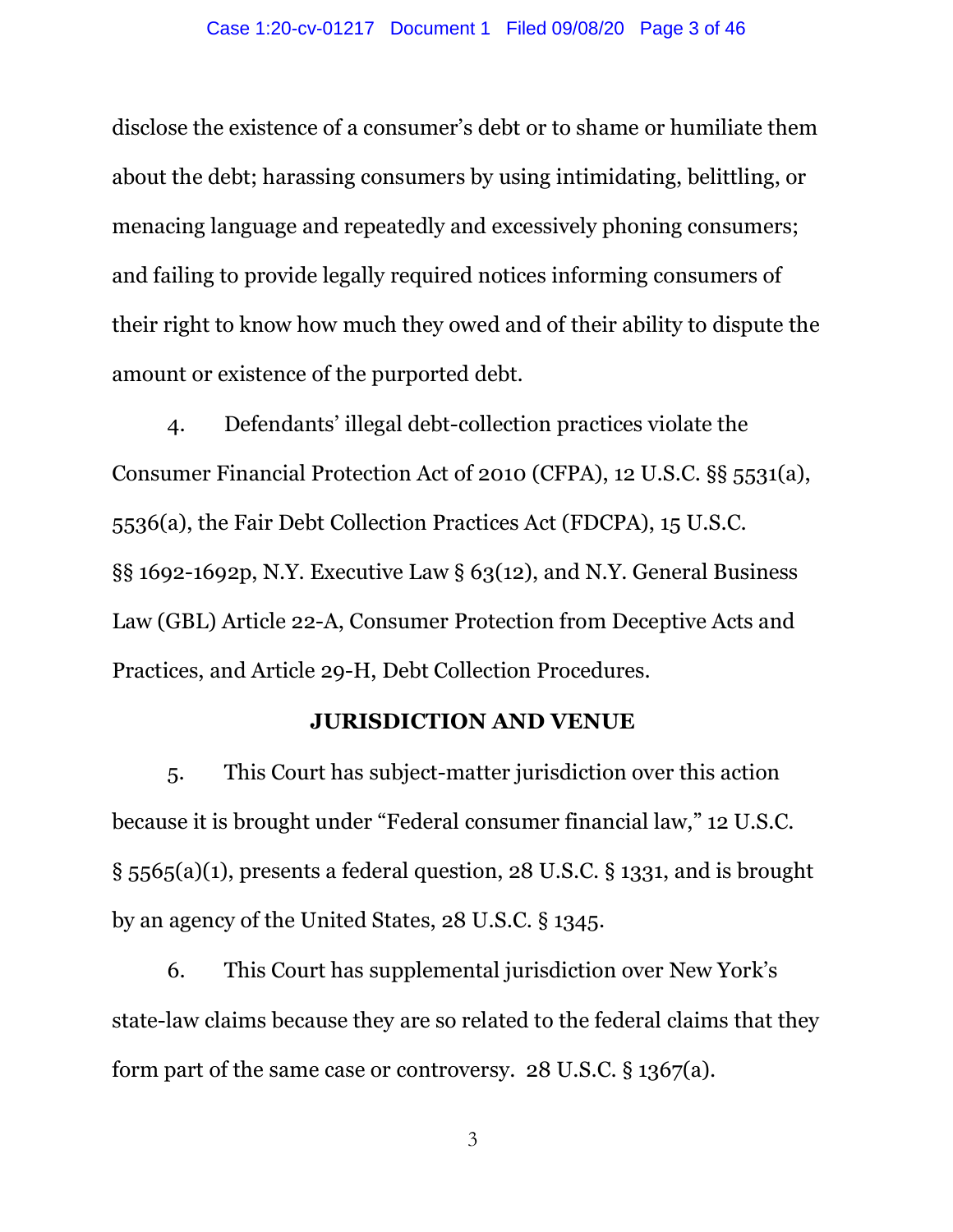7. Venue is proper in this District because Defendants are located, reside, or do business in this District. 12 U.S.C. § 5564(f).

#### **PARTIES**

8. The Bureau is an independent agency of the United States charged with regulating the offering and provision of consumer-financial products and services under Federal consumer financial laws. 12 U.S.C. § 5491(a). The Bureau has independent litigating authority to enforce Federal consumer financial laws, including the CFPA and the FDCPA. 12 U.S.C. §§ 5564(a)-(b); 5481(12), (14); 15 U.S.C. § 1692l(b)(6).

9. The State of New York is one of the 50 sovereign states of the United States. The State of New York, by its Attorney General, is authorized to take action to enjoin (i) repeated and persistent fraudulent and illegal conduct under New York Executive Law § 63(12), (ii) deceptive business practices under New York General Business Law § 349, and (iii) illegal debt-collection practices under New York General Business Law § 602, and to obtain legal, equitable, or other appropriate relief for such violations. The NYAG is authorized to seek redress for repeated and persistent violations of the FDCPA as such conduct constitutes repeated and persistent illegality in violation of Executive Law  $\S 63(12)$ . The NYAG is also authorized to enforce the CFPA. 12 U.S.C. § 5552.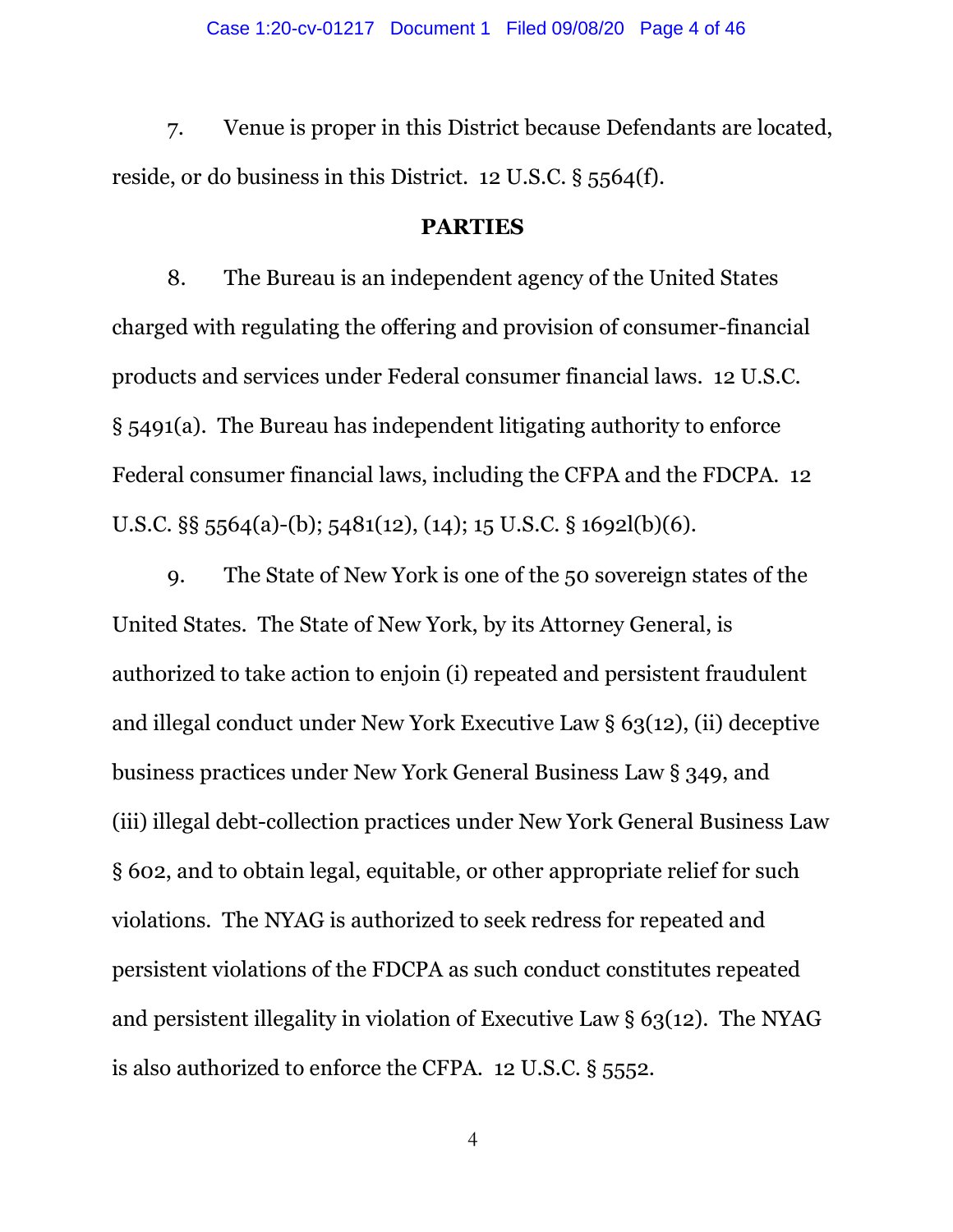10. JPL is a New York limited liability company formed in 2016, with its principal place of business at 2390 North Forest Road, Getzville, New York, 14068. As a significant part of its business, JPL, directly and through the Debt-Collection Operation common enterprise, has collected debts related to consumer financial products and services, including installment and payday loans. Those activities are "consumer financial products and services" under the CFPA. 12 U.S.C.  $\S$  5481(5), 15(A)(x). JPL is therefore a "covered person" under the CFPA. 12 U.S.C. § 5481(6).

11. CSA is a New York limited liability company formed in 2013, with its principal place of business at 2390 North Forest Road, Getzville, New York, 14068. It does business under the names CSA, Warner, and Orchard. As a significant part of its business, CSA, directly and through the Debt-Collection Operation common enterprise, has collected debts related to consumer financial products and services, including installment and payday loans. Those activities are "consumer financial products and services" under the CFPA. 12 U.S.C.  $\S$  5481(5), 15(A)(x). CSA is therefore a "covered person" under the CFPA. 12 U.S.C. § 5481(6).

12. ROC is a New York limited liability company formed in 2012, with its principal place of business at 2390 North Forest Road, Getzville, New York, 14068. It does business under the names ROC or ROCA, and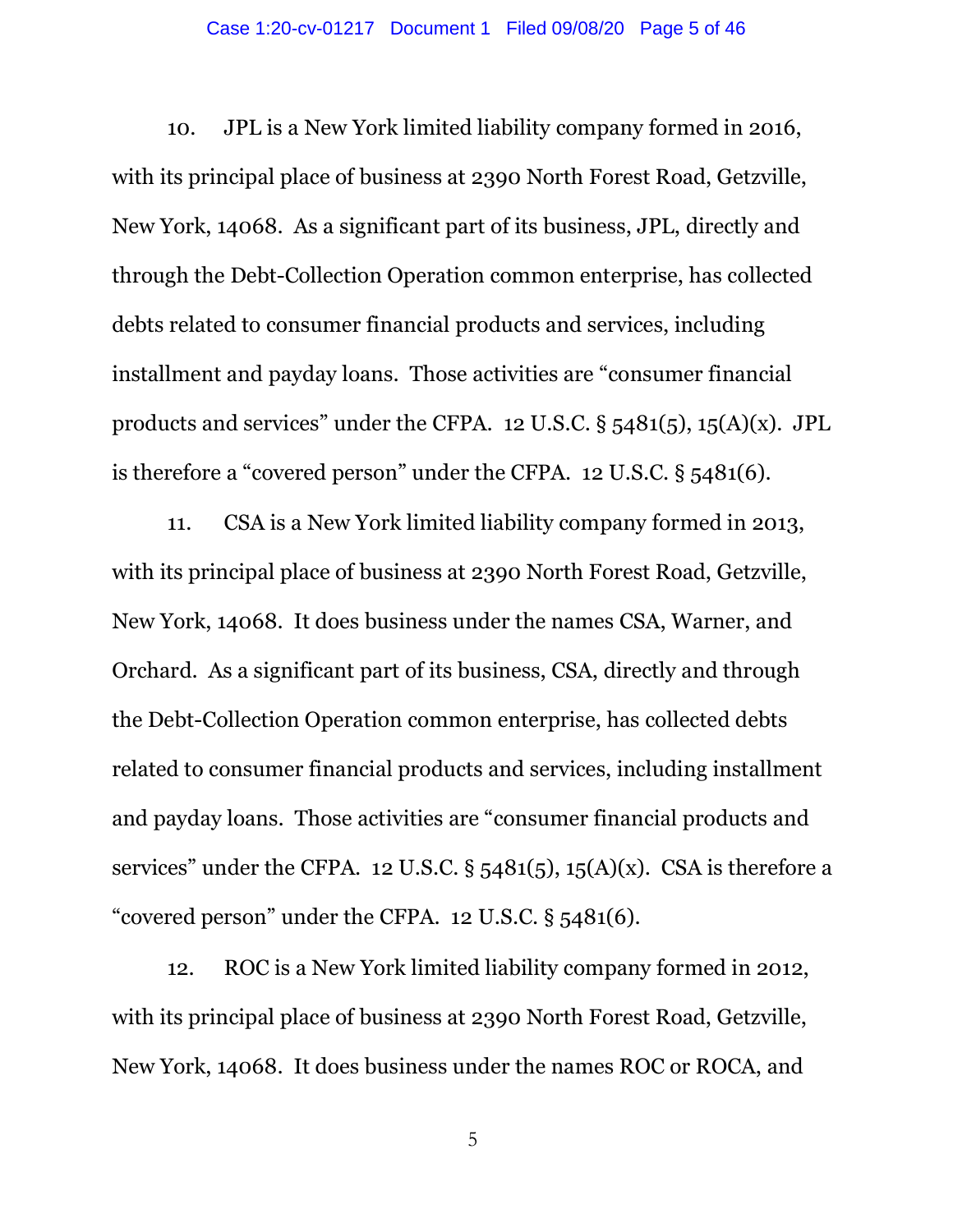API Recovery Solutions or API. As a significant part of its business, ROC, directly and through the Debt-Collection Operation common enterprise, has collected debts related to consumer financial products and services, including installment and payday loans. Those activities are "consumer financial products and services" under the CFPA. 12 U.S.C. § 5481(5), 15(A)(x). ROC is therefore a "covered person" under the CFPA. 12 U.S.C.  $§$  5481(6).

13. Regency is a Delaware limited liability company with its principal place of business at 8828 Main Street, Williamsville, New York, 14221. As a significant part of its business, Regency, directly and through the Debt-Collection Operation common enterprise, has collected debts related to consumer financial products and services, including installment and payday loans. Regency has also purchased and sold debts that are the subject of the debt-collection activities of the other entities within the Debt-Collection Operation. Those activities are "consumer financial products and services" under the CFPA. 12 U.S.C.  $\S$  5481(5), 15(A)(x). Regency is therefore a "covered person" under the CFPA. 12 U.S.C. § 5481(6).

14. Keystone is a New York limited liability company formed in 2019. Its principal place of business is 2390 North Forest Road, Getzville,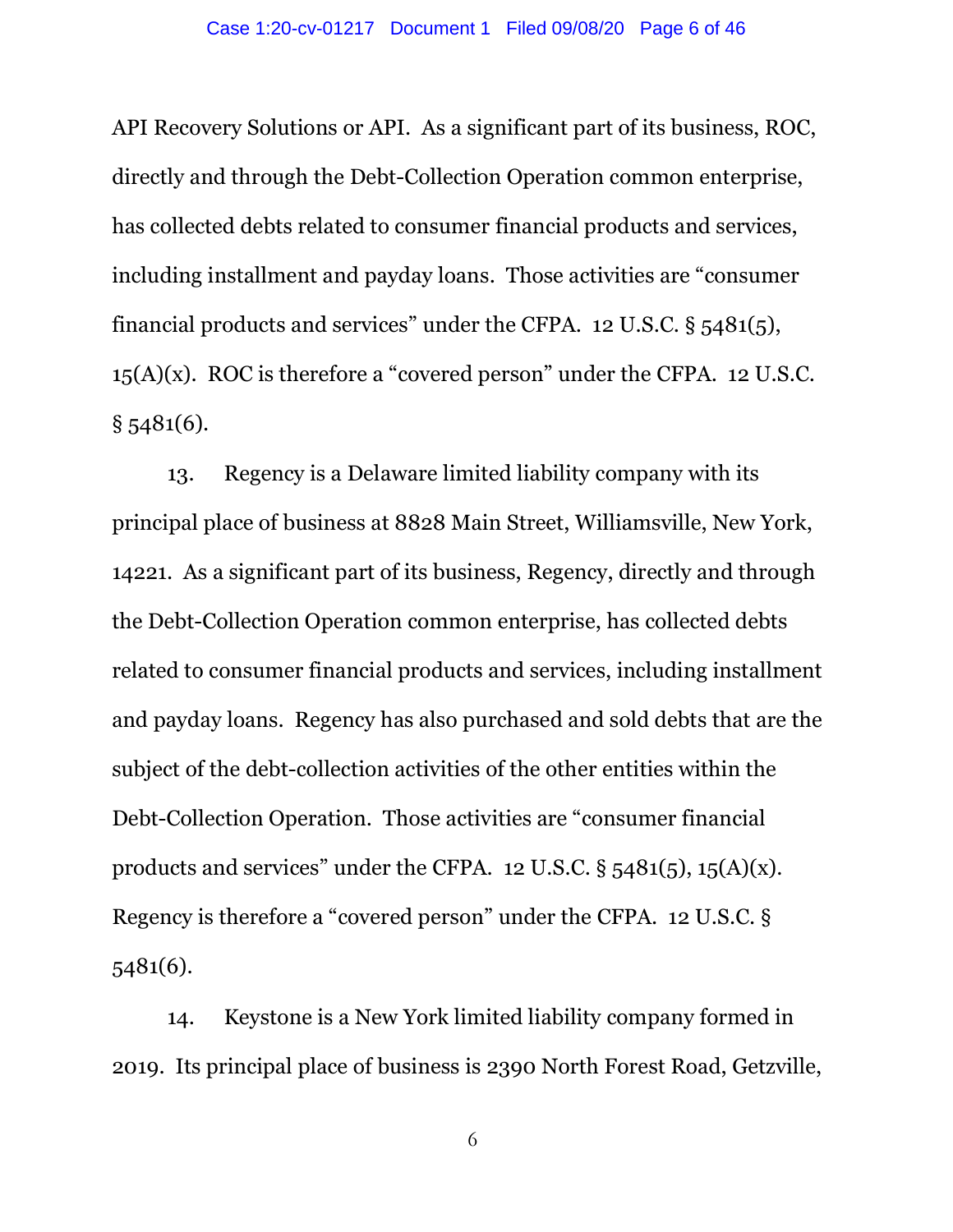New York, 14068. As a significant part of its business, Keystone, directly and through the Debt-Collection Operation common enterprise, has collected debts related to consumer financial products and services, including installment and payday loans. Those activities are "consumer financial products and services" under the CFPA. 12 U.S.C. § 5481(5),  $15(A)(x)$ . Keystone is therefore a "covered person" under the CFPA. 12 U.S.C. § 5481(6).

15. The Corporate Defendants operate as a common enterprise. The Corporate Defendants are under common control, operate out of a combined headquarters, and commingle funds, with one entity purchasing and selling debt that the other entities collect. Collectors employed by the Corporate Defendants share training materials and compete against each other for workplace incentives. Collectors use various Corporate Defendant names when identifying themselves to consumers in order to cause consumers to believe that a debt has been sold to or placed with a new collection agency when, in fact, the debt has not been sold or placed outside the Debt-Collection Operation.

16. Because the Corporate Defendants operate as a common enterprise, an act by one entity constitutes an act by each entity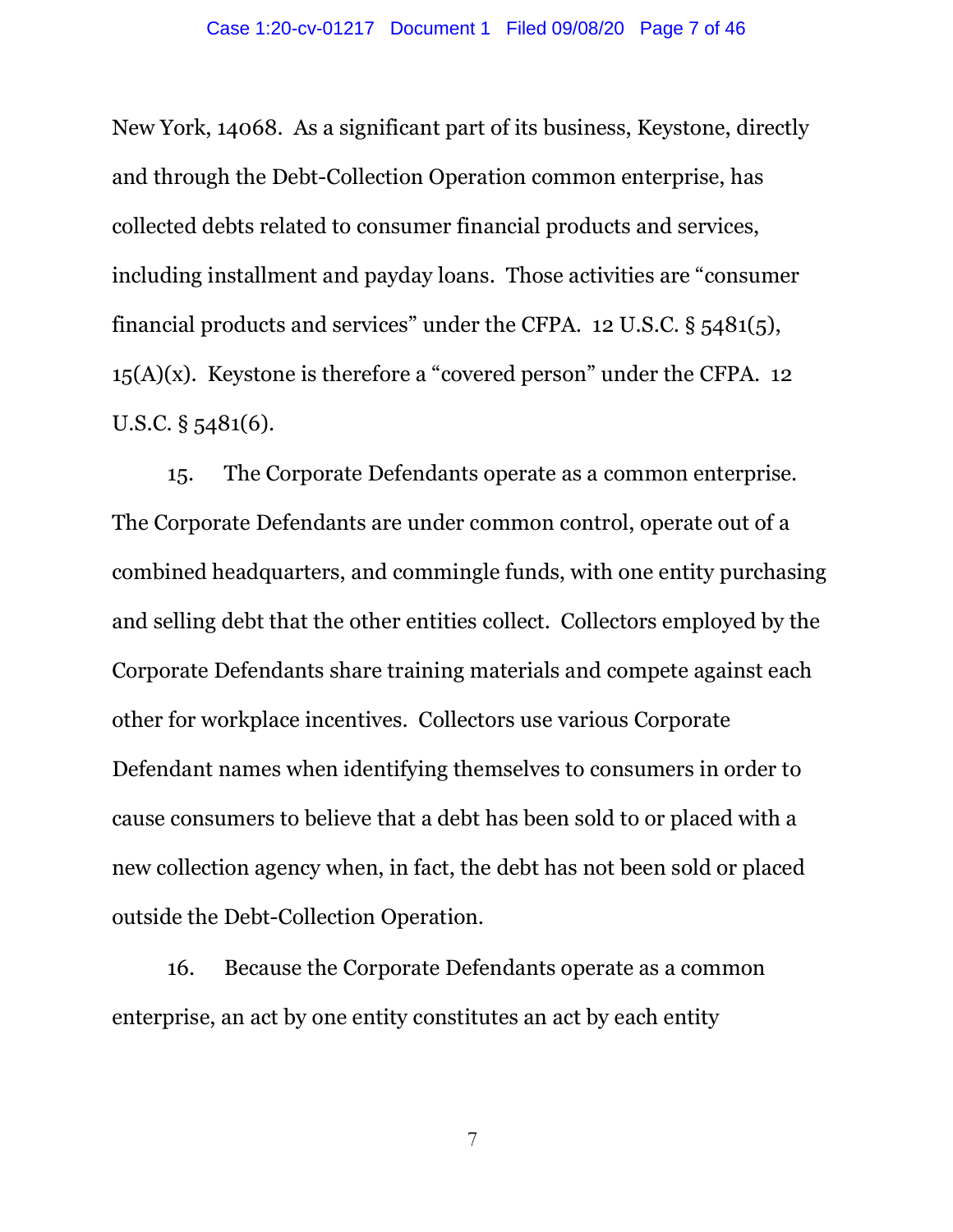comprising the common enterprise, and each is jointly and severally liable for the acts and practices of all the Corporate Defendants, as alleged below.

17. From at least 2012 through the present, Christopher L. Di Re has held ownership interests in some or all of the Corporate Defendants, including Regency, ROC, CSA, and JPL. He holds the title of President, CEO, or is an officer in Regency, ROC, CSA, and JPL, and has materially participated in the conduct of their affairs. Di Re is therefore a "related person" under the CFPA. 12 U.S.C.  $\S$  5481(25)(C)(i), (ii). Because Di Re is a "related person," he is deemed a "covered person" for purposes of the CFPA. 12 U.S.C. § 5481(25)(B).

18. From at least 2015 through the present, Scott A. Croce has held ownership interests in some or all of the Corporate Defendants, including Regency, ROC, and CSA. He has materially participated in the conduct of the affairs of the Corporate Defendants. Croce is therefore a "related person" under the CFPA. 12 U.S.C.  $\S$  5481(25)(C)(i), (ii). Because Croce is a "related person," he is deemed a "covered person" for purposes of the CFPA. 12 U.S.C. § 5481(25)(B).

19. From at least 2015 through the present, Brian J. Koziel has had a management role in the Debt-Collection Operation. He has had an ownership interest in and has been an officer of at least one of the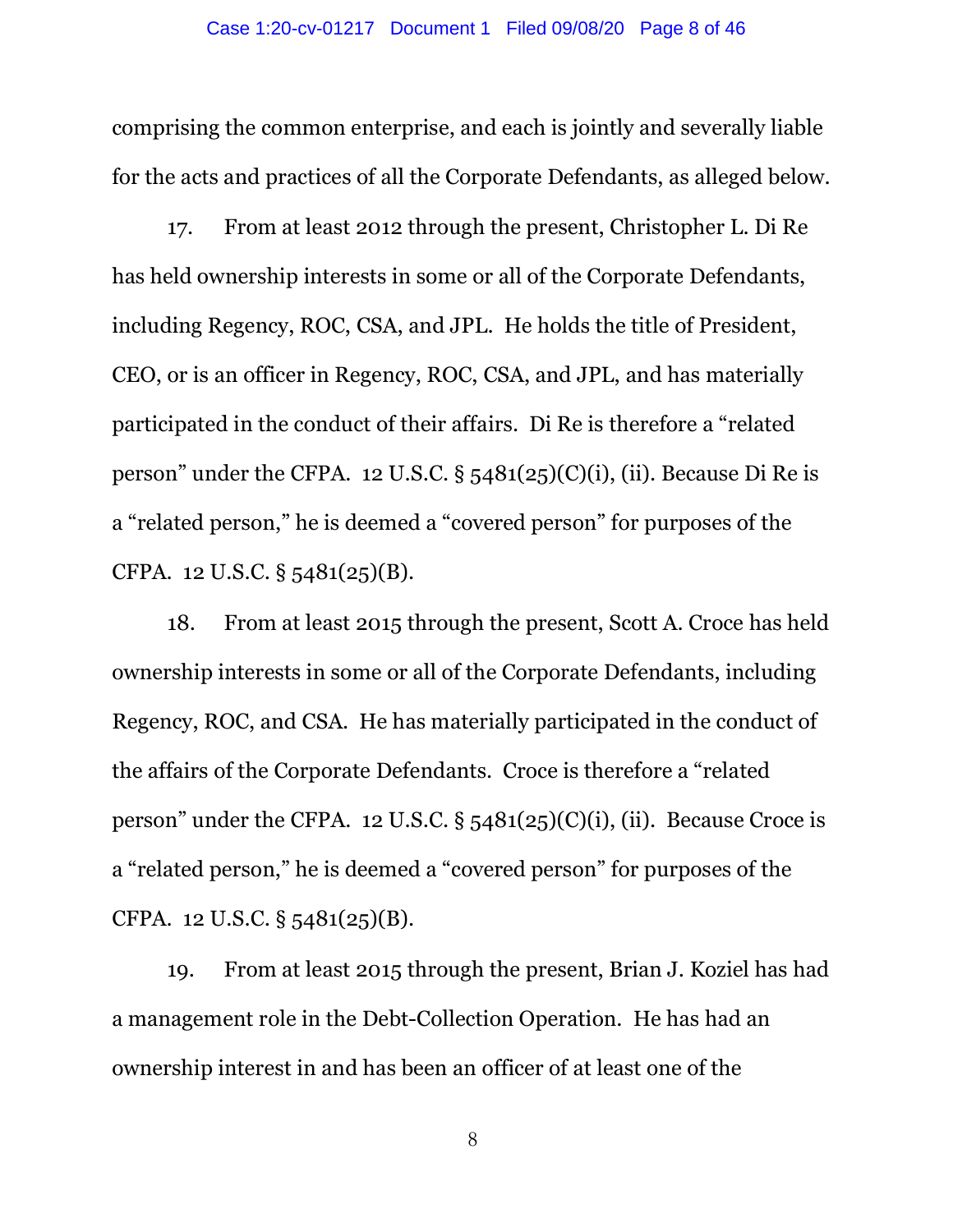Corporate Defendants, CSA, and has been identified as a "manager" of JPL and a "managing member" of Keystone. He has been charged with managerial responsibility for, and has materially participated in the conduct of the affairs of, some or all of the Corporate Defendants. Koziel is therefore a "related person" under the CFPA. 12 U.S.C.  $\S$  5481(25)(C)(i), (ii). Because Koziel is a "related person," he is deemed a "covered person" for purposes of the CFPA. 12 U.S.C.  $\S$  5481(25)(B).

20. From at least 2015 through at least June 2020, Marc D. Gracie has had a management role in the Debt-Collection Operation. He has been identified as a "manager" of JPL and a "managing member" of Keystone. He has been charged with managerial responsibility for, and has materially participated in the conduct of the affairs of, some or all of the Corporate Defendants. Gracie is therefore a "related person" under the CFPA. 12 U.S.C.  $\S$  5481(25)(C)(i), (ii). Because Gracie is a "related person," he is deemed a "covered person" for purposes of the CFPA. 12 U.S.C.  $§ 5481(25)(B).$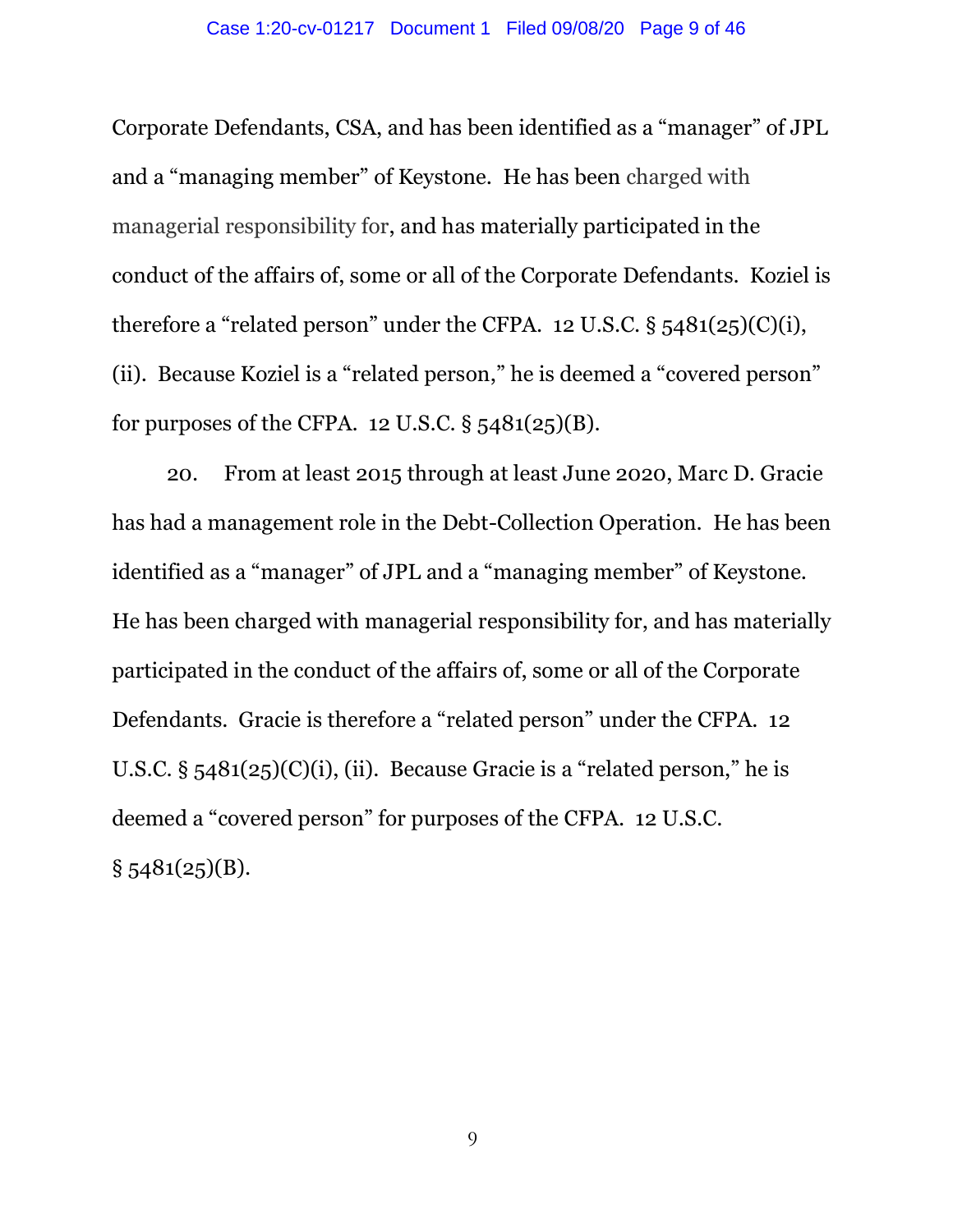#### **FACTS**

21. The Debt-Collection Operation is operated by the Corporate Defendants, a series of interrelated companies that conduct business out of a single location in the Buffalo, New York area.

22. Through one or more of the Corporate Defendants, such as Regency, the Debt-Collection Operation obtains defaulted consumer debt for pennies on the dollar. A substantial portion of the defaulted debt obtained by the Debt-Collection Operation for collection during the past year consists of high-interest personal loans originated by the lender LoanMe, Inc. (LoanMe), although the Debt-Collection Operation has also obtained for collection defaulted installment loans, defaulted payday loans, and defaulted credit card debt from various other sources. Some of this debt is purchased outright while some of this debt is transferred or placed for collection in another manner, such as a lease.

23. Through about 40 collectors employed by at least two of the Corporate Defendants, such as ROC and CSA, the Debt-Collection Operation collects or attempts to collect debt from consumers under the names of one or more of the Corporate Defendants.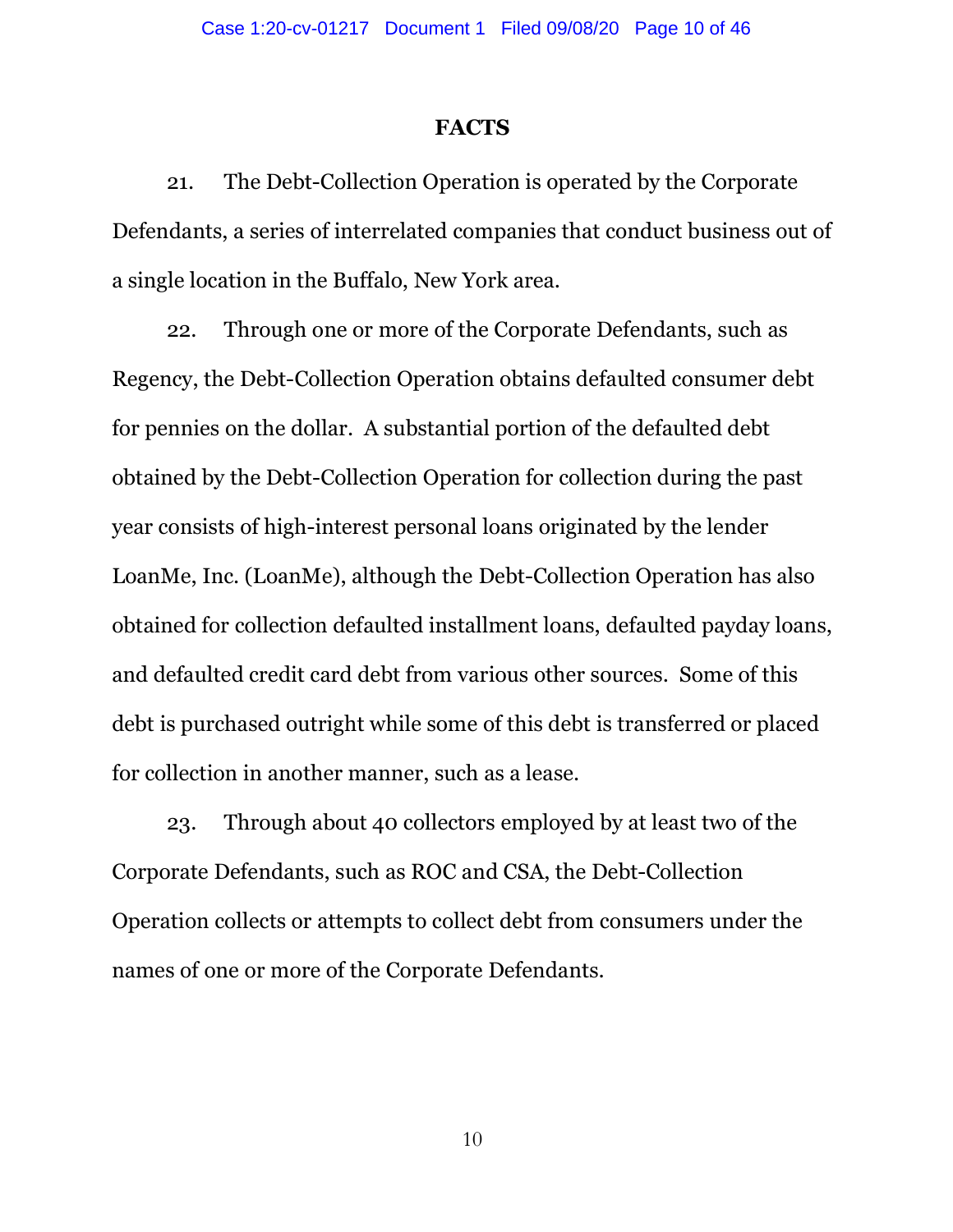24. These collectors routinely engage in a wide range of deceptive and other illegal collection tactics in connection with the collection of this debt.

25. Using these illegal tactics, the Debt-Collection Operation appears to have obtained revenues of approximately \$10 million in 2015 to over \$23 million in 2018.

### **False Threats**

26. In numerous instances from at least 2015 through the present, collectors from the Debt-Collection Operation have threatened consumers with legal action, including wage garnishment or attachment of property, or arrest and imprisonment, if they did not make payments.

27. These threats were false.

28. Consumers are not subject to arrest or imprisonment for failure to pay debts.

29. The Debt-Collection Operation has never sought or obtained a legal judgment that would be required as a pre-requisite for seeking to garnish a consumer's wages or attach their property.

30. Docket searches have revealed no debt-collection lawsuits filed by any of the Corporate Defendants against a consumer.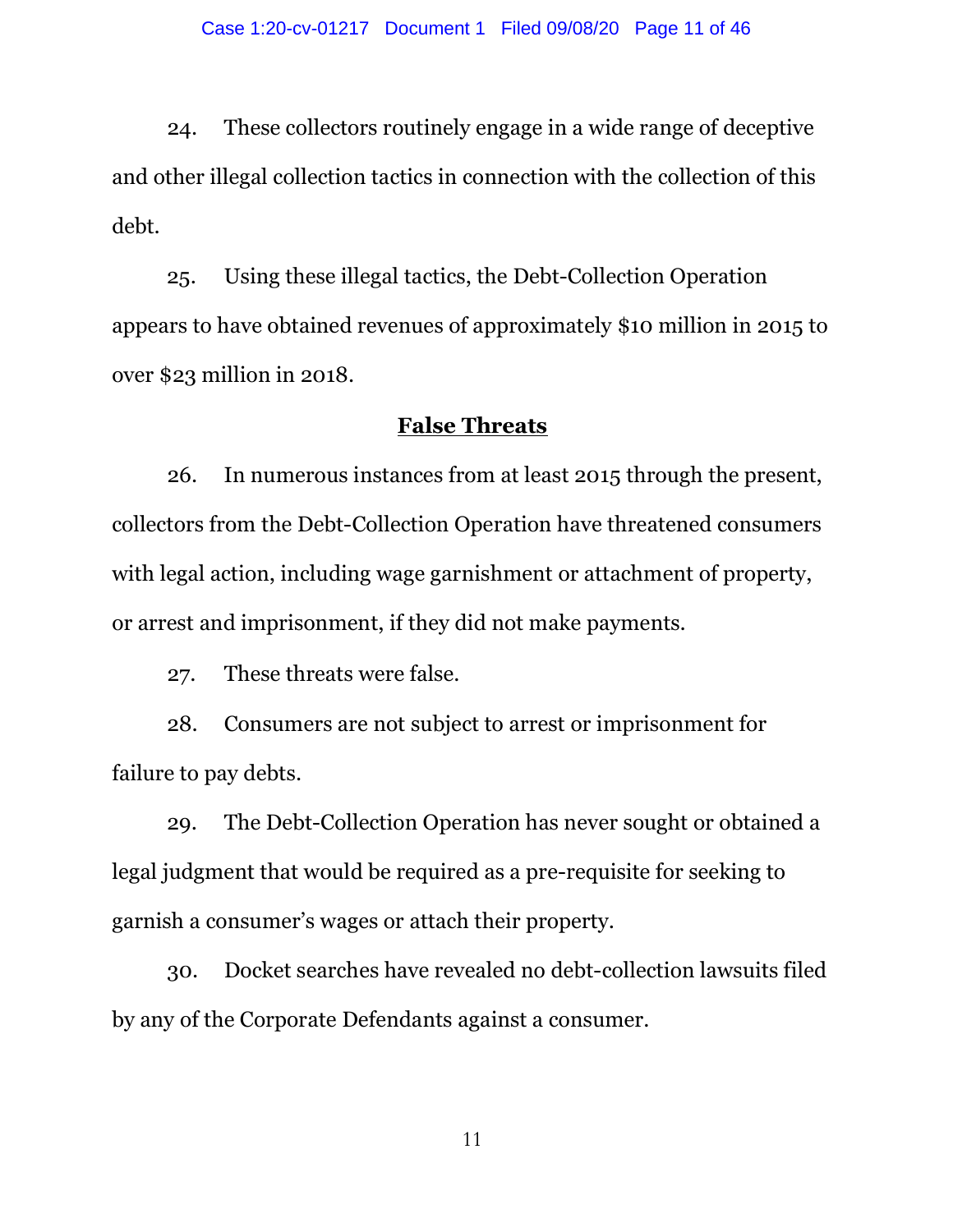#### **Falsely Claiming Consumers Owe More than they Do**

31. For the collection of at least LoanMe debt, the Debt-Collection Operation employs a ruse, which it refers to as its "LoanMe Pitch," in which collectors tell consumers that they owe more than they do in order to convince them that paying the amount they actually owe represents a substantial discount.

32. In the LoanMe Pitch, collectors tell consumers who have defaulted on LoanMe debt that they are liable for the full amount that they would have paid if they had made timely payments of principal and interest for the entire loan period. Collectors from the Debt-Collection Operation call this the "full contract balance." This representation is bolstered by the fact that it is an amount equal to the "total of payments" appearing in bold letters on the face of the loan agreement.

33. However, consumers do not owe this amount on a defaulted loan; they only owe the remaining unpaid principal of the loan plus any unpaid contractually authorized amounts. Depending on when the consumer defaulted in the loan contract period, the supposed "full contract balance" may be thousands of dollars more than the actual amount owed.

34. The Debt-Collection Operation instructs its collectors to tell consumers that the original creditor could pursue them for the "full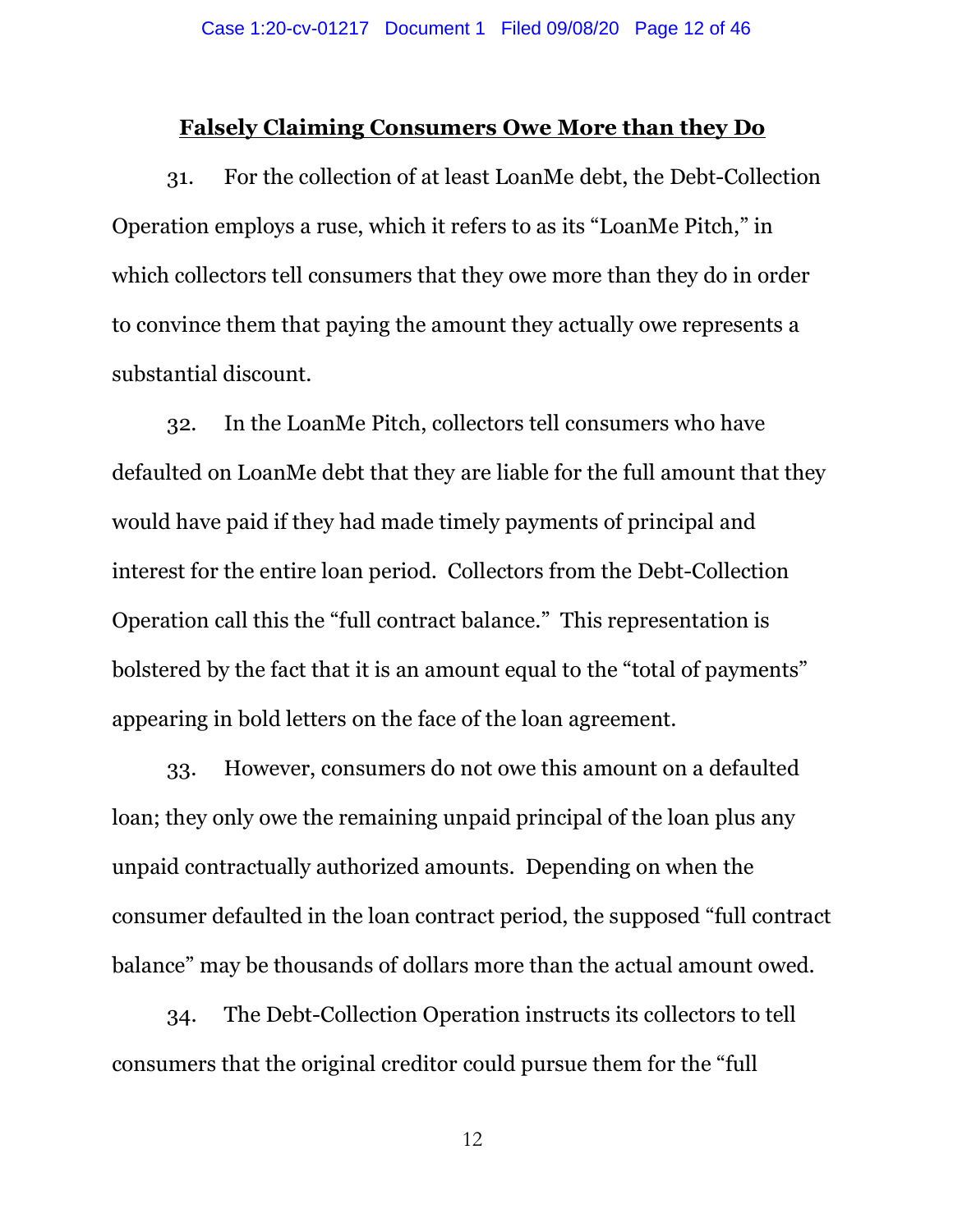contract balance," but they have an "opportunity" to "save . . . a ton of money" by paying the amount demanded by the collectors, which is the amount actually owed (or sometimes less). Collectors are told to present this as an offer that will only be available for a short period of time.

35. In fact, no consumers who defaulted on their LoanMe loans owe the "full contract balance," and neither LoanMe nor the Debt-Collection Operation have the right to pursue that amount from consumers.

## **Contacting and Disclosing Debt to Third Parties**

36. From at least 2015, the Debt-Collection Operation has contacted friends, family, work colleagues, or supervisors of consumers in order to pressure consumers to pay the debts under collection.

37. In this tactic, collectors for the Debt-Collection Operation begin their collection efforts by using a skip tracing service and social media to identify the consumer's address, other location information relating to the consumer, and, most importantly, third parties associated with that consumer. This is called the "Circles" approach by the Debt-Collection Operation because the collector can visualize these third parties in a series of concentric circles around the consumer, who is at the bull's eye center. The surrounding circles consist of immediate family members,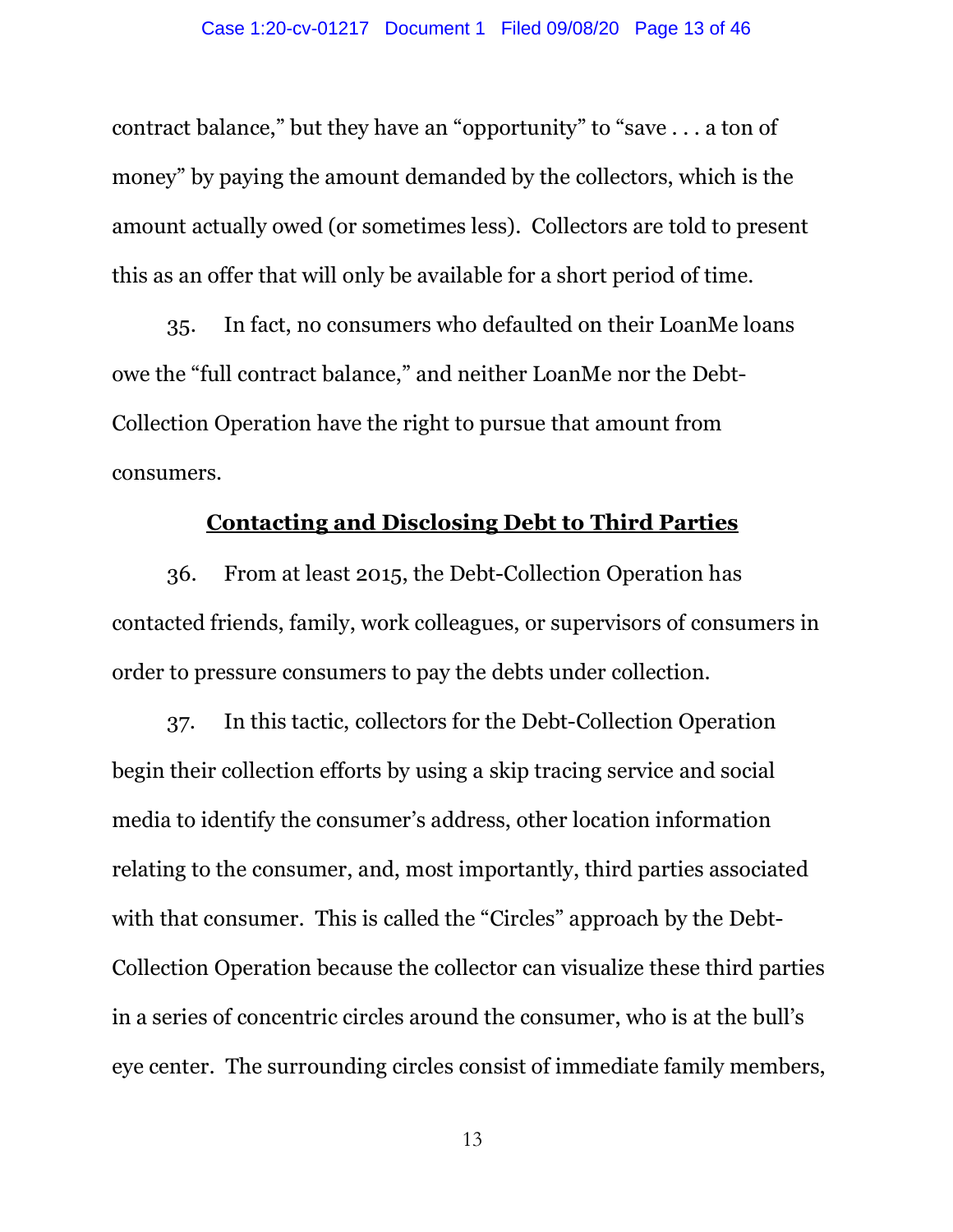grandparents, distant family members, in-laws, ex-spouses, employers, work colleagues, landlords, Facebook friends, and other known associates.

38. The collector then begins calling each of these third parties under the pretense of attempting to find the consumer, although the collector already has location information for the consumer. During these calls, the collectors expressly or implicitly disclose that the consumer is in debt or in some type of distress or difficulty. The Debt-Collection Operation does this to "stir the pot," so that the third parties start calling the consumer. Thus, the consumer's family, friends, and colleagues can serve as the collector's "army," pressuring the consumer to address the collector's demands.

39. Collectors reach out to the consumer only after they have set their "army" of third parties in motion.

40. Debt-Collection Operation collectors have used this approach even after a consumer has spoken to a collector and asked to halt further communications, or after a consumer has initiated but then stopped payments to the collector.

41. Consumers have described these tactics as "smear campaign[s]," "extortion," "terrorist collecting tactics," and "emotional terrorism." In explaining why their collectors should follow the "Circles"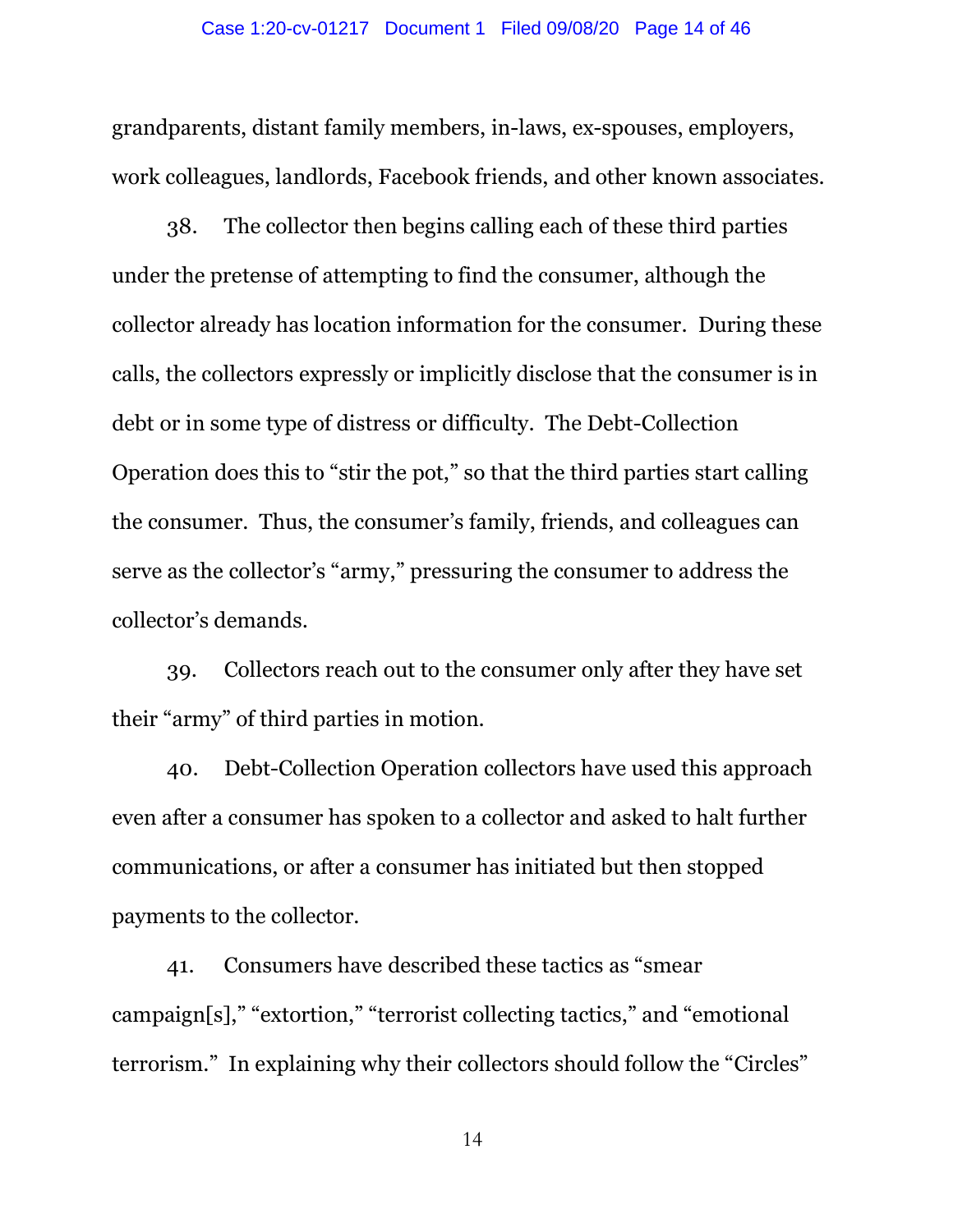approach, the Debt-Collection Operation equates it to a form of repossession, telling collectors: "If I buy a car and I don't pay for it . . . they take the car. If I don't pay for my house, they take the house . . . . [W]e're taking [their] pride . . . ."

### **Harassing Consumers and Third Parties**

42. In numerous instances, Debt-Collection Operation collectors have harassed consumers or third parties related to those consumers to coerce payment.

43. Many consumers have complained that calls from the Debt-Collection Operation to their employers or work colleagues potentially jeopardized their jobs. Multiple consumers expressed concerns about collectors continuing to phone consumers at work despite being told the consumer's workplace prohibits the consumer from receiving such communications.

44. Many consumers have complained that collectors from the Debt-Collection Operation also have used insulting and belittling language, or engaged in intimidating behavior when calling consumers or third parties. Consumers have also complained, as described above, that collectors from the Debt-Collection Operation used threats of legal action,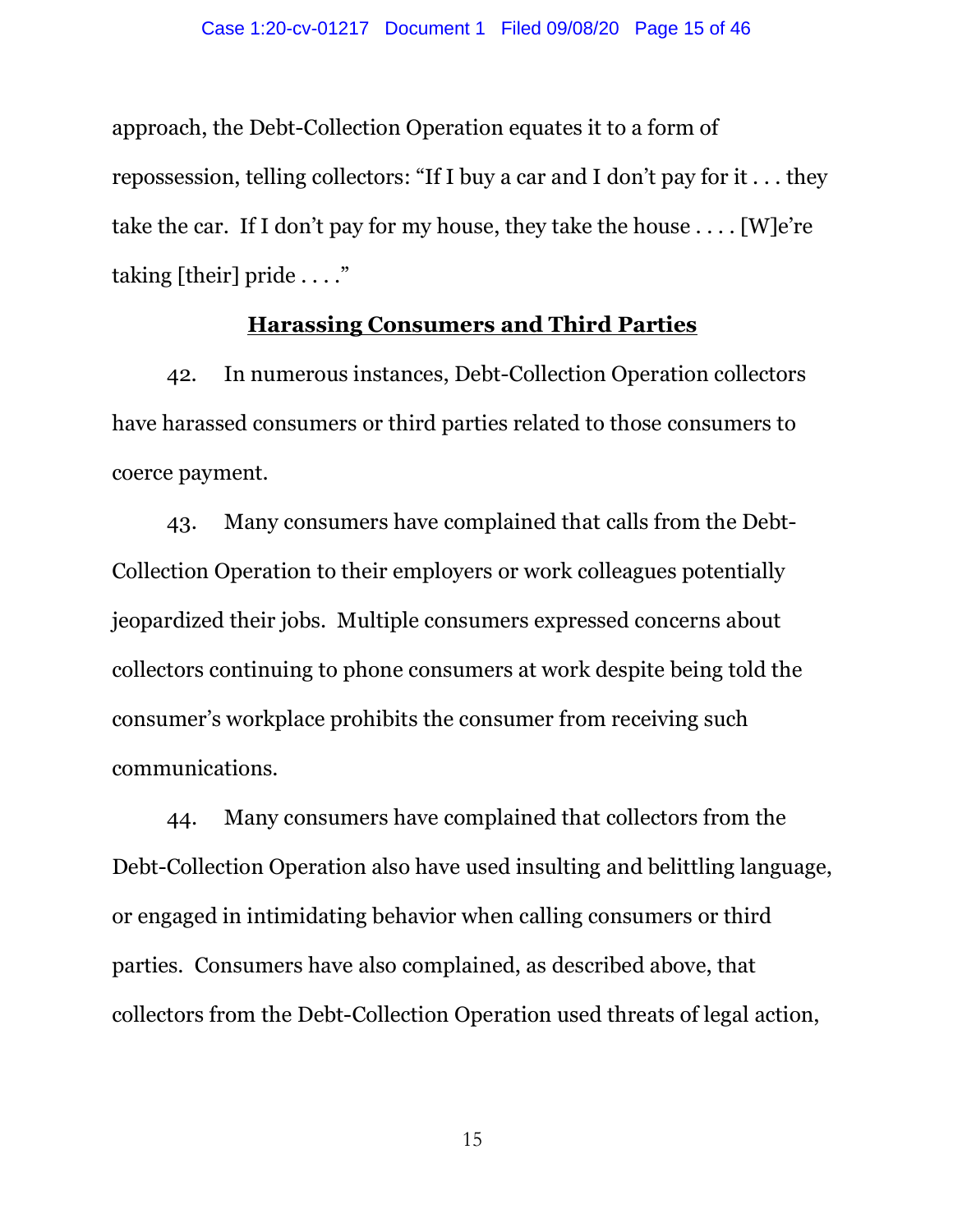garnishment, arrest, or imprisonment, as well as threats to call consumers' workplaces.

45. The Circles scheme, described above, is another harassment tactic, intended to intimidate or embarrass consumers into paying to stop the calls.

46. Collectors from the Debt-Collection Operation also repeatedly call consumers to induce payment. Many consumers complained that collectors called them more than once a day over prolonged periods of time, with several complaining of multiple calls every day over periods lasting a month or longer.

47. These repeated calls to consumers reflect an intent to harass, evidenced by the Debt-Collection Operation's "zero gap" calling strategy. This practice requires collectors to press consumers "every single day" for payment, even after they make contact and have a live conversation with the consumer. The Debt-Collection Operation instructs its collectors that they should let the consumer hang up on each call so they can maintain a pretense in their call logs that they were disconnected, and then call back as soon as the next day.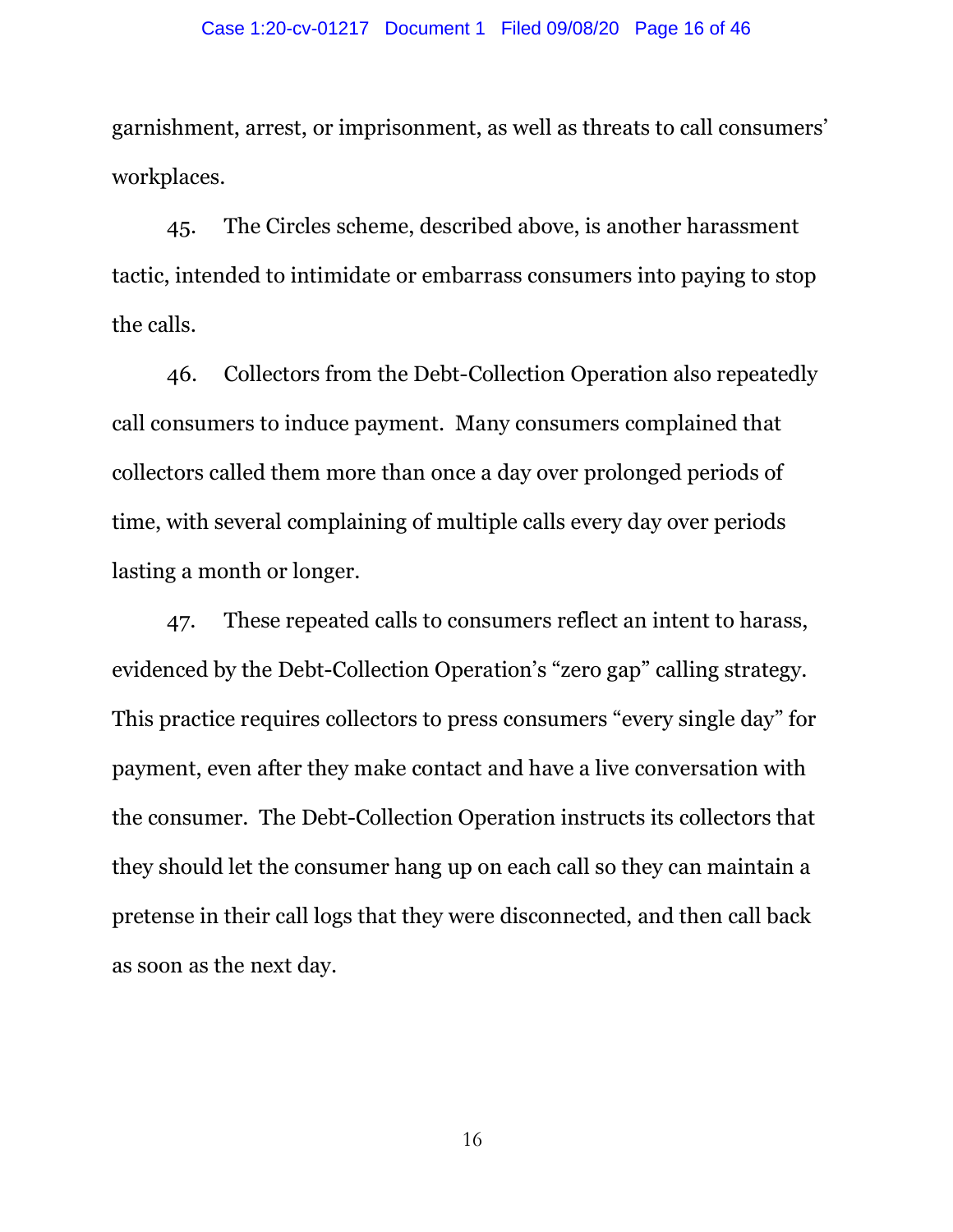48. According to consumer complaints, many collectors continued to call consumers even after the consumer asked them to stop, hung up on them, or told them they would not or could not pay.

## **Failing to Provide Debt Verification Rights Notices**

49. Debt collectors are required to send a notice within five days after the initial communication with the consumer. This legally mandated notice must tell consumers (1) the amount of the alleged debt; (2) the name of the creditor to whom the purported debt is owed; (3) a statement that unless the consumer disputes the debt, the debt will be assumed valid; (4) a statement that if the consumer disputes all or part of the debt in writing within 30 days, the debt collector will obtain verification of the debt and mail it to the consumer; and (5) a statement that, upon the consumer's written request within the 30-day period, the debt collector will provide the name and address of the original creditor, if different from the current creditor. Collectors are not required to send the notice if this information is contained in the initial communication with the consumer.

50. The Debt-Collection Operation did not provide the statutorilyrequired notices. Many consumers reported that the collector claimed to have sent such notices, even though they never received them. Some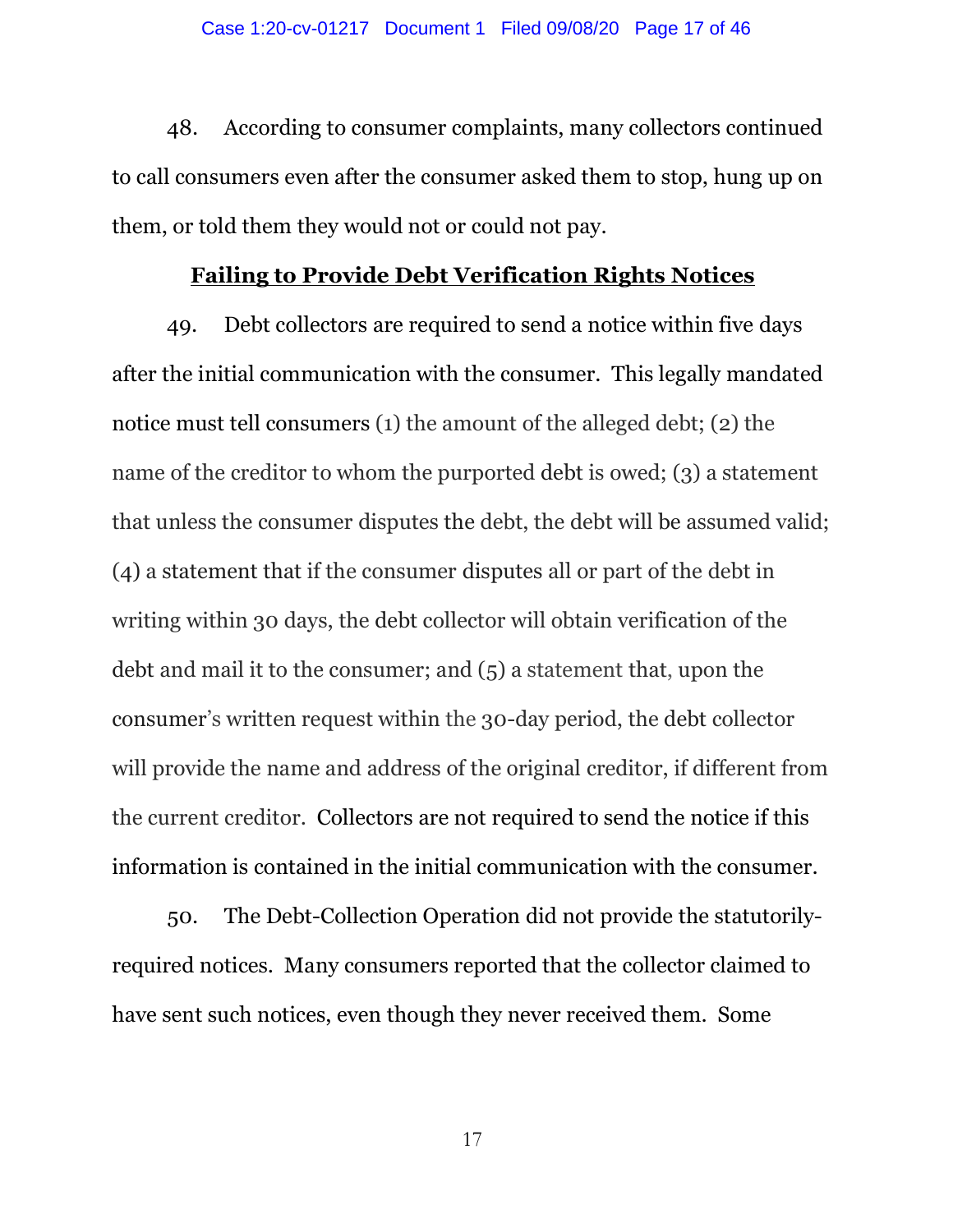consumers said collectors refused to provide such notices, wrongly stating they were not obligated to send them.

51. Because consumers did not receive the validation notice, they were not informed that they must dispute the debt in writing in order to require the collector to provide verification of the debt. When consumers made the verification request orally, Corporate Defendants did not provide verification or cease collection. According to consumer complaints, some consumers who asked for a physical address to send such a request were denied that information.

## **Role and Knowledge of the Individual Defendants**

52. Di Re and Croce together appear to own nearly 100% of at least three of the Corporate Defendants. They are bank signatories or officers of certain Corporate Defendants. They also co-own the LLC that purchased the building out of which the Debt-Collection Operation is run.

53. Di Re and Croce are owners who are in the office regularly and approve, adopt, or ratify the Corporate Defendants' unlawful collection practices, including by meeting regularly with the Corporate Defendants' managers to rate randomly-selected collectors' calls to ensure adherence to company policies. Di Re and Croce also regularly monitor collectors' calling patterns to ensure there are no "gaps" in their calling of consumers.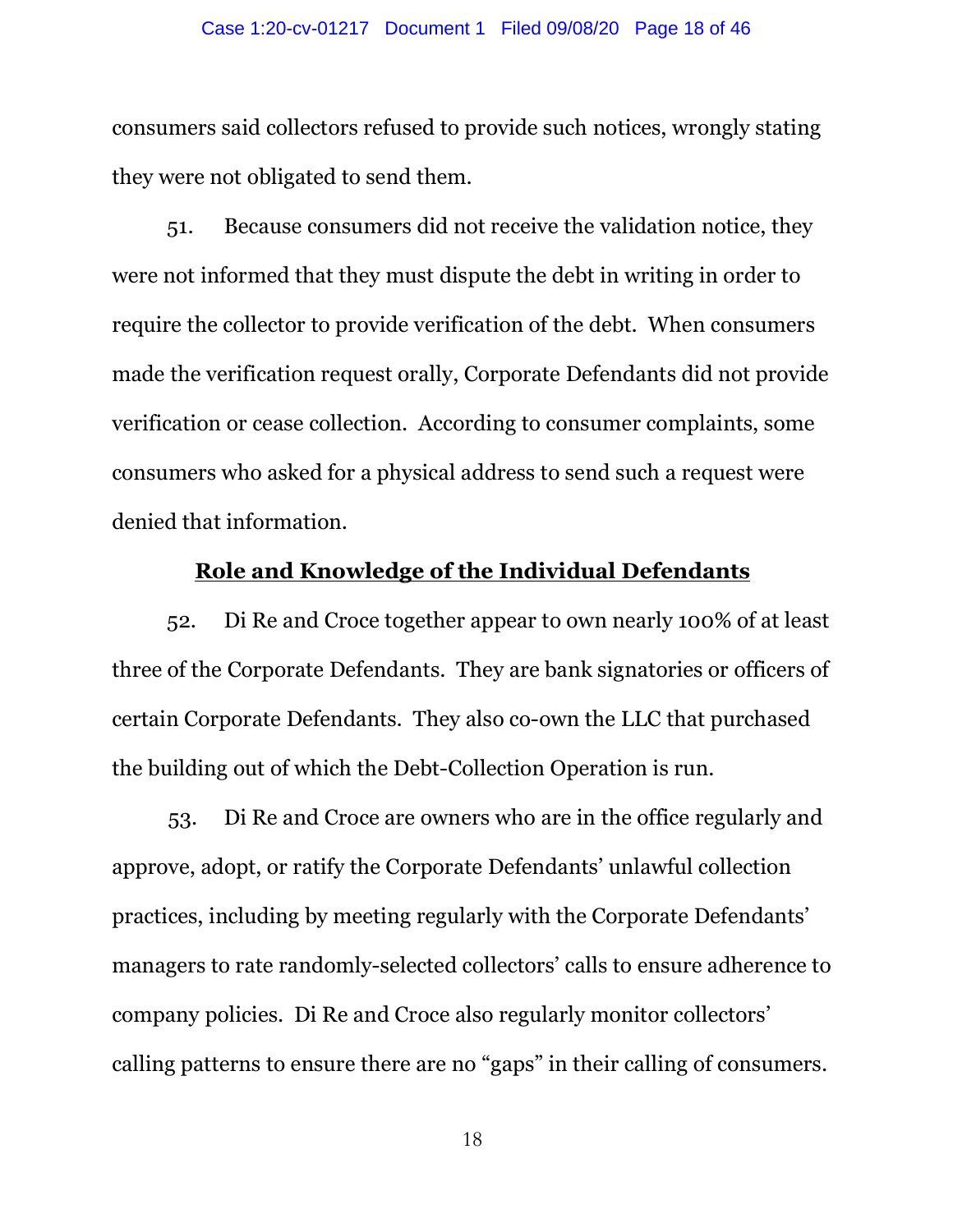They award workplace incentives to the employees who earn the most money for the Corporate Defendants. Di Re encourages collectors to contact him directly for advice on how to improve their collection skills and earn more money for themselves and the Corporate Defendants.

54. Koziel and Gracie have been held out as "members" of Keystone. Koziel has also been held out as a manager of JPL, and as President, one-third owner (until sometime in 2018 when he transferred his interest to Di Re and Croce), Compliance Officer, and bank signatory for CSA. Koziel is identified in collectors' employee handbooks as their supervisor. Gracie has been held out as an officer or manager of ROC and JPL.

55. Koziel revises and approves talk-off scripts, meets with Di Re and Croce regularly, and is responsible for recruiting new employees. Koziel and Gracie have both worked to hire new collectors for the Debt-Collection Operation through social media as recently as April 2020.

56. Di Re, Croce, Gracie, and Koziel knew about, were reckless to the fact of, or ignored red flags reflecting, the practices described above. This was the case through their management, authority, and control over the Debt-Collection Operation.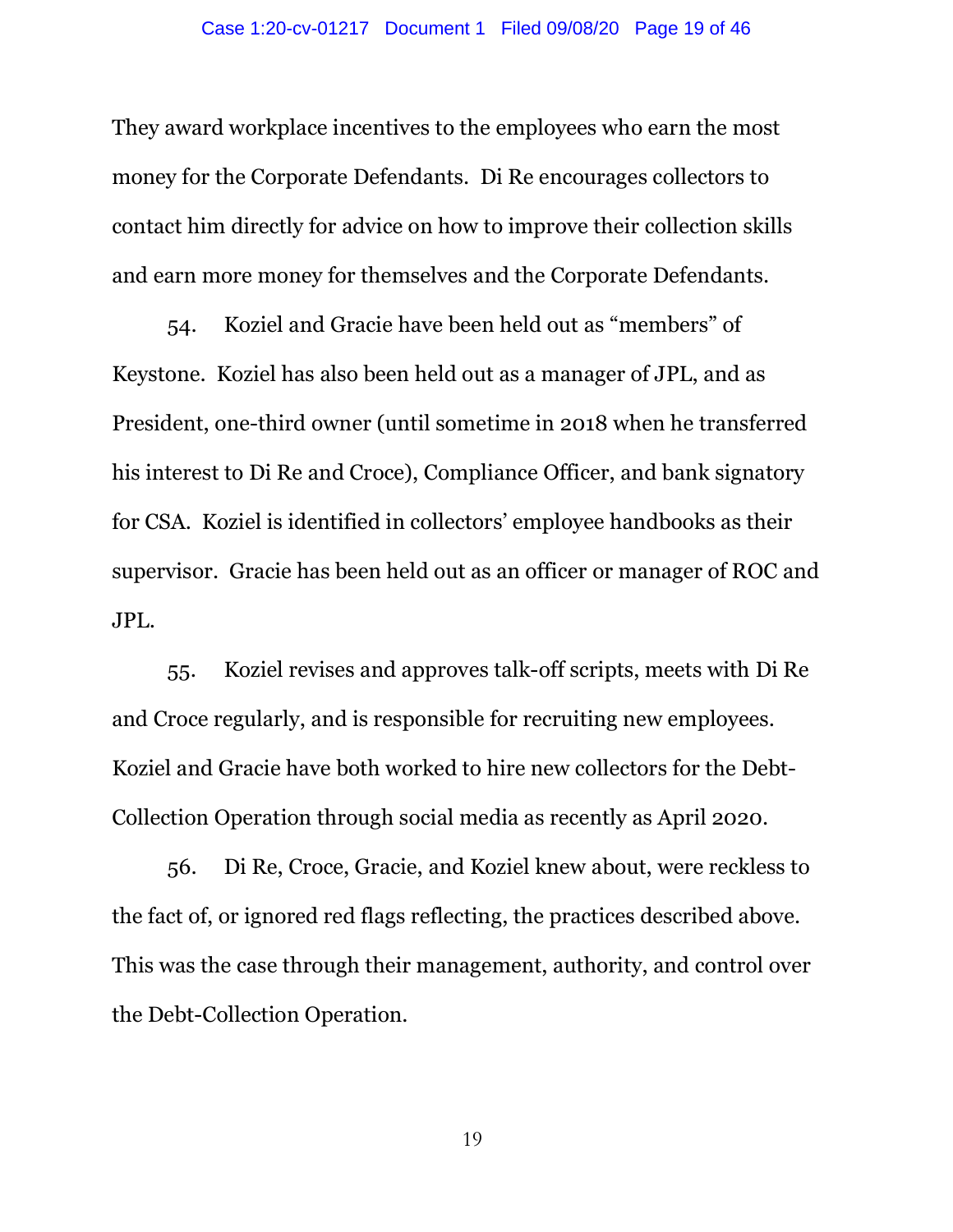57. Collectors were told that Di Re and Croce reviewed recordings of their collection calls twice weekly with managers of the Debt-Collection Operation.

58. Collectors were told that Di Re and Croce reviewed their training session, at which some of the tactics described above were explained.

59. The training manual used for the Debt-Collection Operation describes how collectors should use skip-tracing software, Facebook, and Google to locate a consumer's parents, in-laws, grandparents, grandparent in-laws, siblings, cousins, employers, friends lists, other possible relatives, and other likely associates that are at the heart of the Circles approach. The training manual also includes scripts detailing how to present the LoanMe Pitch to consumers, and scripts instructing collectors to say their company will "explore every means necessary" if consumers refuse to pay. The "CSA+ROC" Employee Handbook included in the training materials identifies Brian Koziel as a "supervisor."

60. Since 2015, numerous consumer complaints have been lodged against the Debt-Collection Operation through the Bureau, NYAG, other law enforcement agencies, and consumer organizations, each of which identified at least one of the debt-collection practices described above.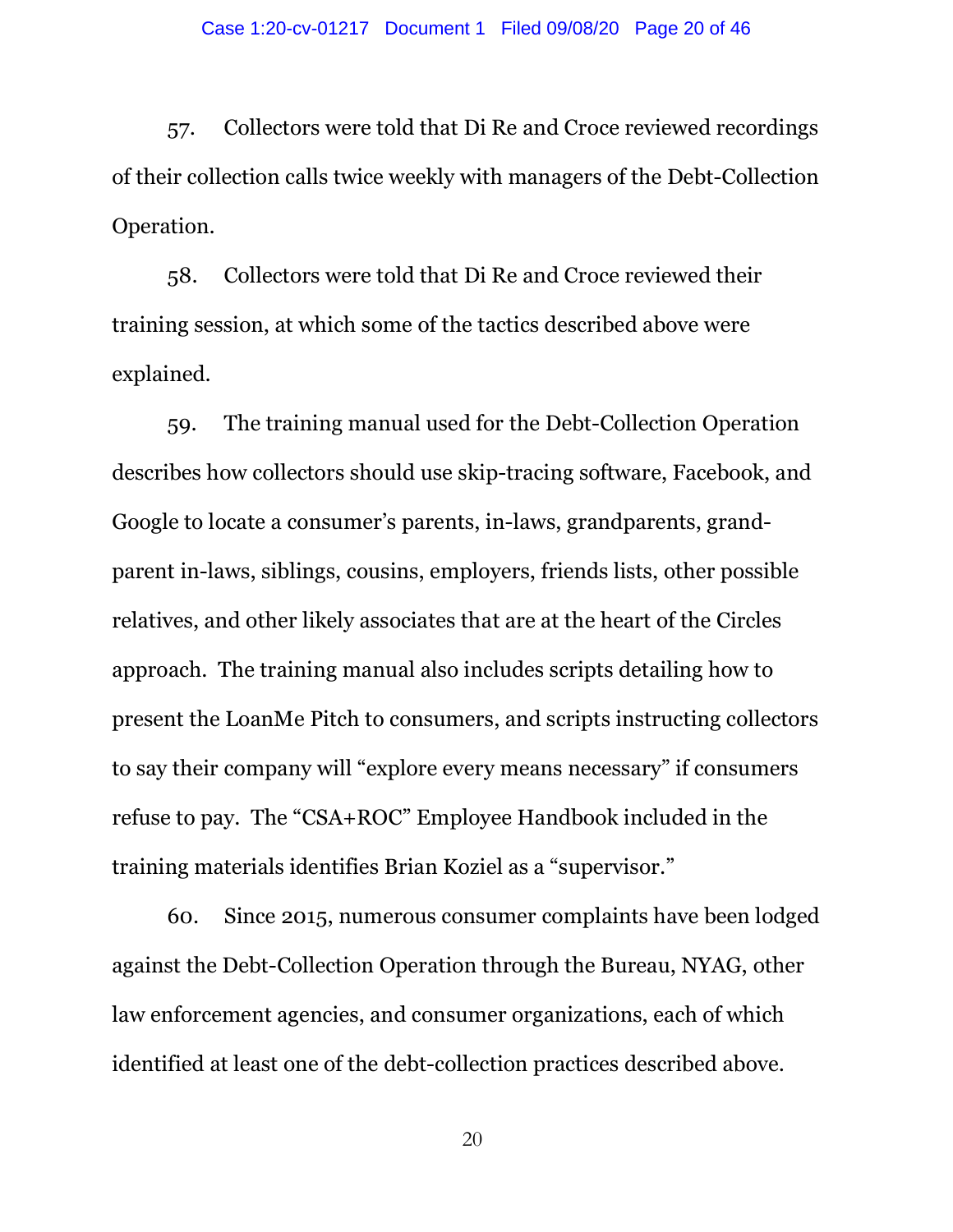Many of these complaints were forwarded to the Debt-Collection Operation for its response.

61. In 2018, the BBB publicly issued a "scam tracker" warning against API (one of ROC's dbas) stating "BBB just wants to advise you to not pay any debt to API Recovery Solutions." The BBB also publicly assigned F ratings to JPL, Warner (one of CSA's dbas), and API. Koziel and Gracie are listed as points of contact for complaints from the BBB and the Bureau.

62. Since 2015, more than 20 private lawsuits have been filed by consumers against varying Corporate Defendants relating to the Debt-Collection Operation, with several naming Di Re, Koziel, and Gracie personally, alleging some of the debt-collection practices described above.

63. The Corporate Defendants were subject to high chargeback rates in connection with their work for the Debt-Collection Operation. High chargeback rates are a red flag for wrongdoing, and as owners and managers, the Individual Defendants would have notice of the chargeback rates. Koziel and Gracie are listed as points of contact for complaints and chargebacks from the Corporate Defendants' payment processor.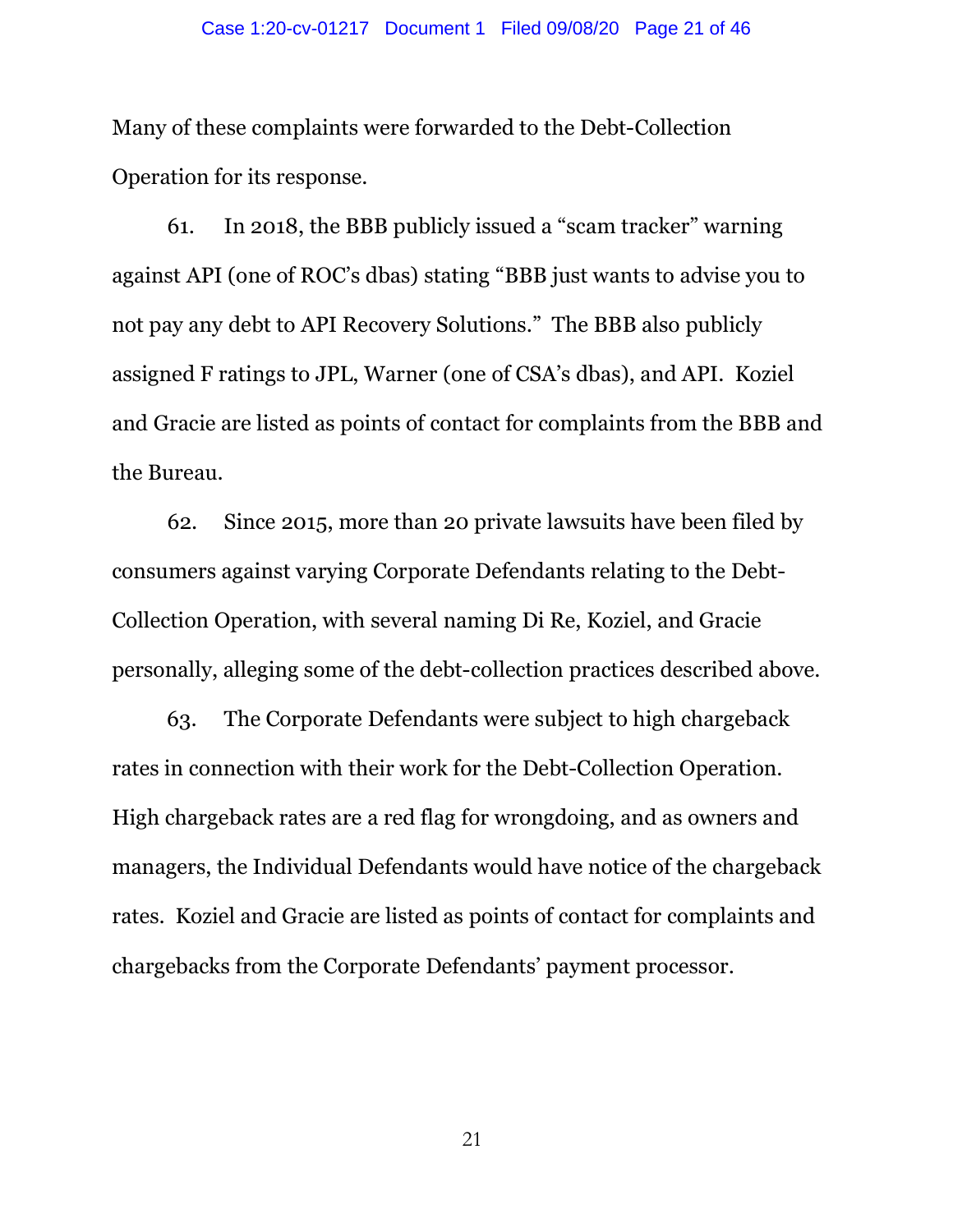#### **VIOLATIONS OF THE FDCPA AS TO ALL DEFENDANTS**

64. Each of the Corporate Defendants is or has been a person who has used an instrumentality of interstate commerce or the mails in a business the principal purpose of which is the collection of debts, or who regularly collects or attempts to collect, directly or indirectly, debts owed or due or asserted to be owed or due another, and is a "debt collector" under the FDCPA. 15 U.S.C. § 1692a(6).

65. Each of the Individual Defendants, due to his position of control and involvement in the Debt-Collection Operation, and his authorization, adoption, or ratification of the acts of the Corporate Defendants, is or has been a person who has used an instrumentality of interstate commerce or the mails in a business the principal purpose of which is the collection of debts, or who regularly collects or attempts to collect, directly or indirectly, debts owed or due or asserted to be owed or due another, and is a "debt collector" under the FDCPA. 15 U.S.C. § 1692a(6).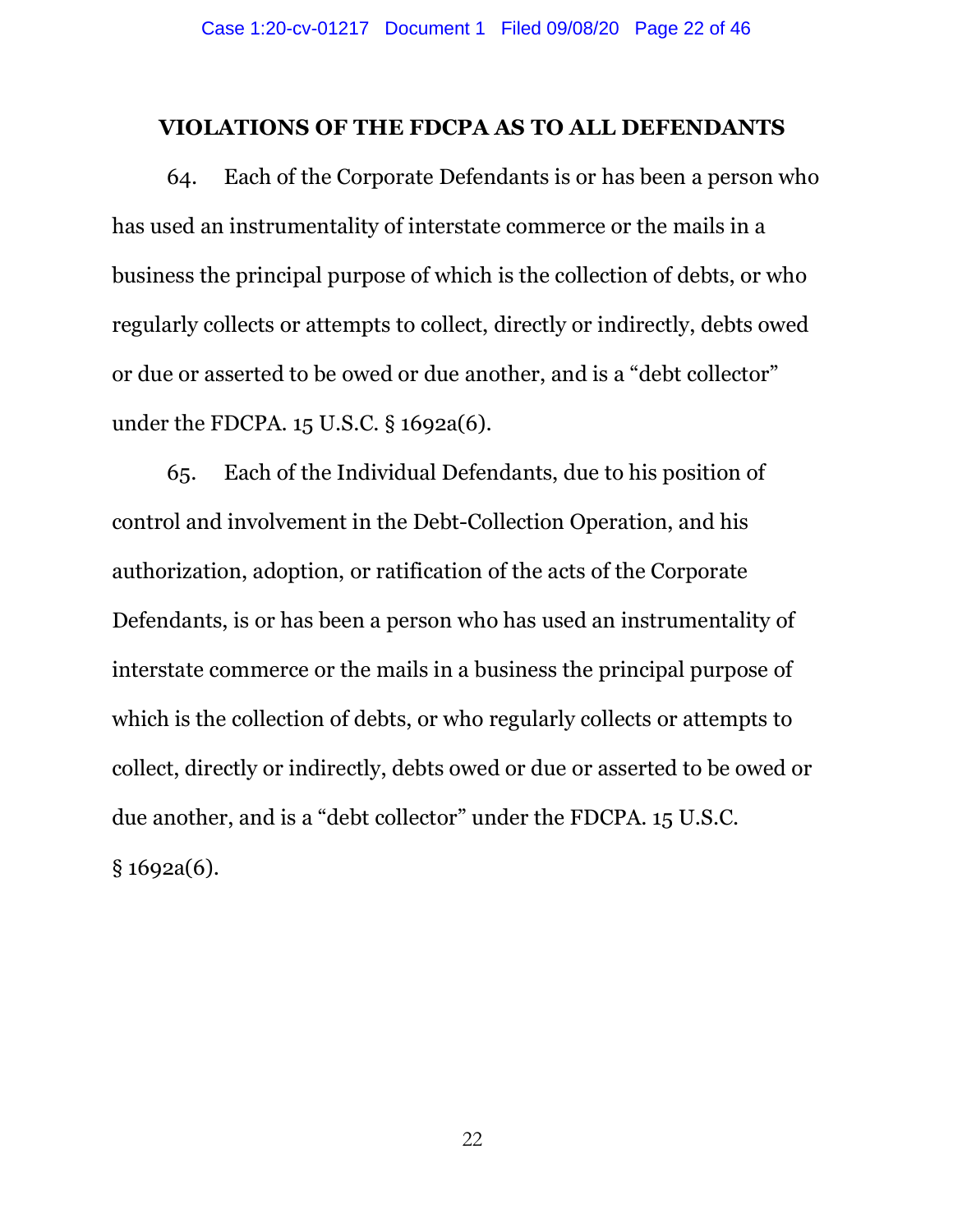### **COUNT I**

# *False or Misleading Misrepresentations Under the FDCPA (All Defendants)*

66. The Bureau realleges and incorporates by reference paragraphs 5, 7-8, 10-35, 52-65.

67. In numerous instances, in connection with the collection of debts, Corporate Defendants, directly or indirectly, expressly or by implication, have used false, deceptive, or misleading representations or means, in violation of Section 807 of the FDCPA, 15 U.S.C. § 1692e, including, but not limited to:

- a. Falsely representing to the consumer the amount of debt owed by the consumer by stating that the original creditor could collect more than the consumer legally owed, in violation of Section 807(2)(A) of the FDCPA, 15 U.S.C.  $§ 1692e(2)(A);$
- b. Falsely representing that nonpayment of a debt will result in the arrest or imprisonment of a person, when such action is not lawful or when Corporate Defendants have no intention of taking such action, in violation of Section 807(4) of the FDCPA, 15 U.S.C. § 1692e(4);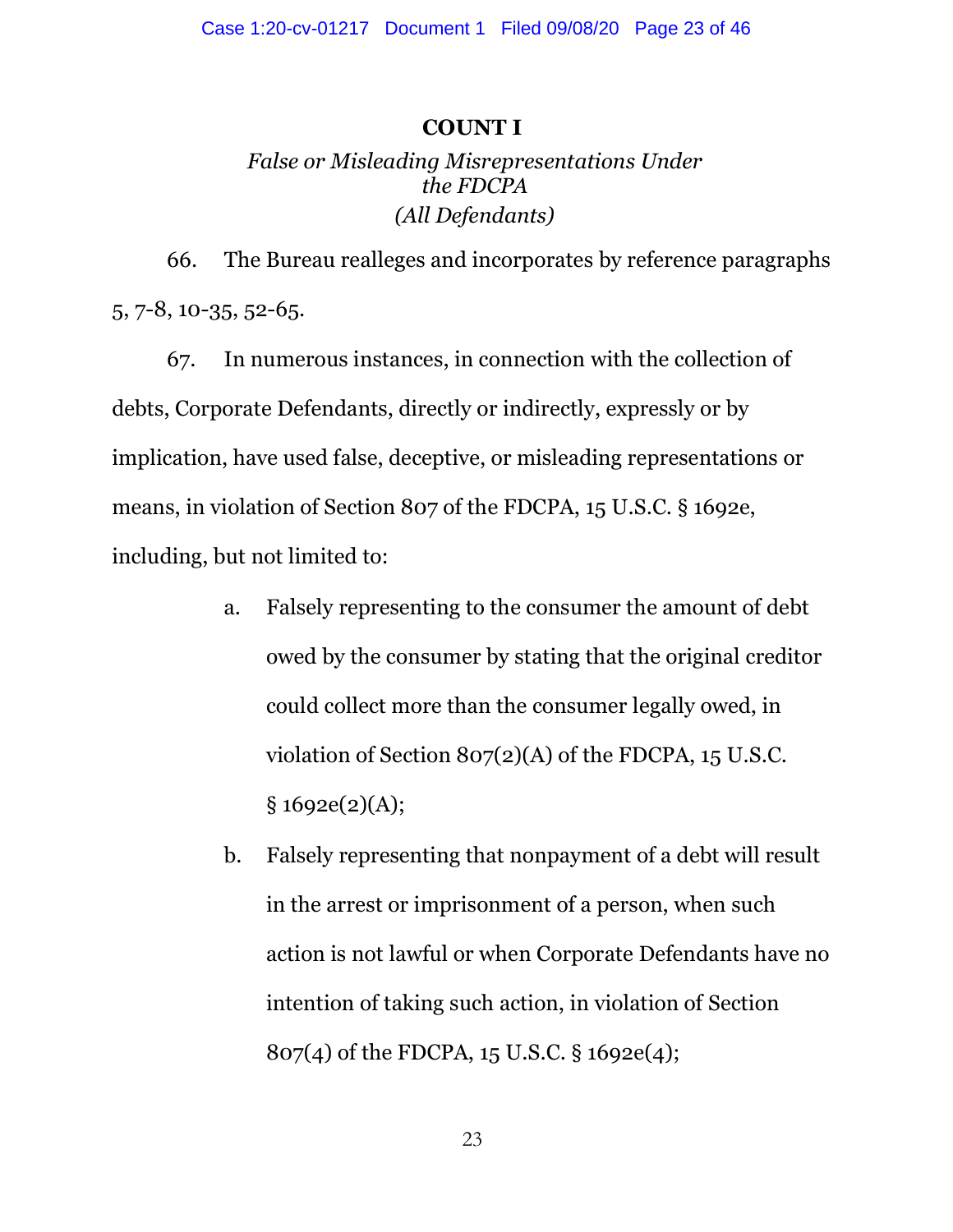- c. Threatening to take action that Corporate Defendants do not intend to take, such as filing a lawsuit, garnishing a consumer's wages, or attaching the personal property of a consumer, in violation of Section 807(5) of the FDCPA, 15 U.S.C. § 1692e(5); and
- d. Using a false representation or deceptive means to collect or attempt to collect a debt, or to obtain information concerning a consumer, in violation of Section 807(10) of the FDCPA, 15 U.S.C. § 1692e(10).

68. Therefore, Corporate Defendants have violated the FDCPA, 15 U.S.C. § 1692e.

69. The Individual Defendants were involved in the debtcollection activities of the Corporate Defendants. In addition, the Individual Defendants knew about, participated in, approved, adopted, or ratified the unlawful practices described above. As such, the Individual Defendants are "debt collectors" under the FDCPA and are liable for violations of the statute, 15 U.S.C. § 1692e.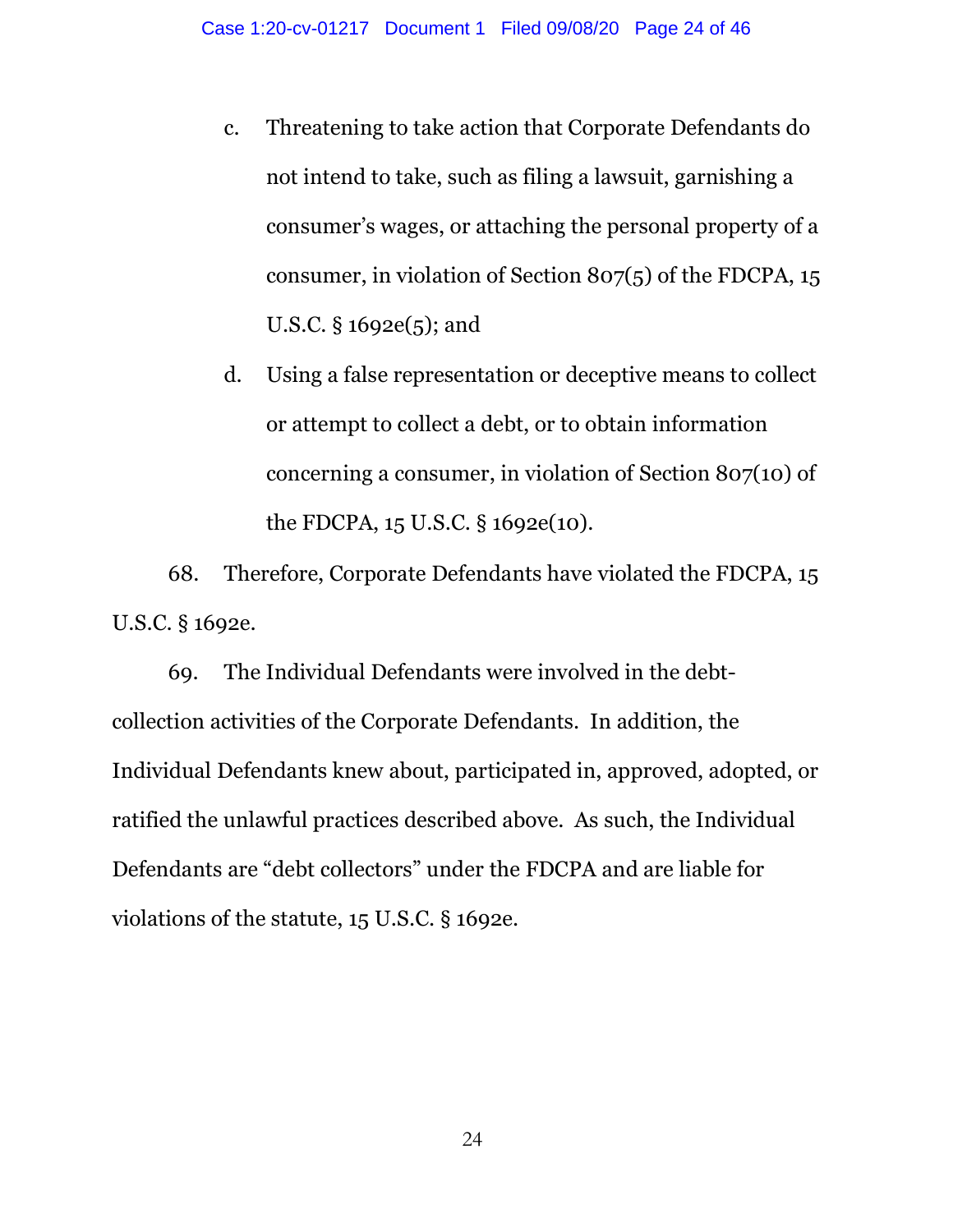#### **COUNT II**

## *Unlawful Communications with Third Parties Under the FDCPA (All Defendants)*

70. The Bureau realleges and incorporates by reference paragraphs 5, 7-8, 10-25, 36-48, 52-65.

71. Section 804 of the FDCPA, 15 U.S.C. § 1692b, provides that any debt collector communicating with any person other than the consumer for the purpose of acquiring location information about the consumer shall identify his employer only if expressly asked and may not state that the consumer owes any debt.

72. Section 805(b) of the FDCPA, 15 U.S.C. § 1692c(b), prohibits communications about a debt with any person other than the consumer or the consumer's attorney, a consumer reporting agency, the creditor or the creditor's attorney, or the debt collector's attorney, except as allowed by Section 804 of the FDCPA, with the permission of the consumer or a court of competent jurisdiction, or as reasonably necessary to effectuate postjudgment relief. For the purpose of Section 805(b), Section 805 of the FDCPA defines the term "consumer" to include "the consumer's spouse, parent (if the consumer is a minor), guardian, executor, or administrator."

73. In numerous instances, in connection with the collection of debts, Corporate Defendants have communicated with persons other than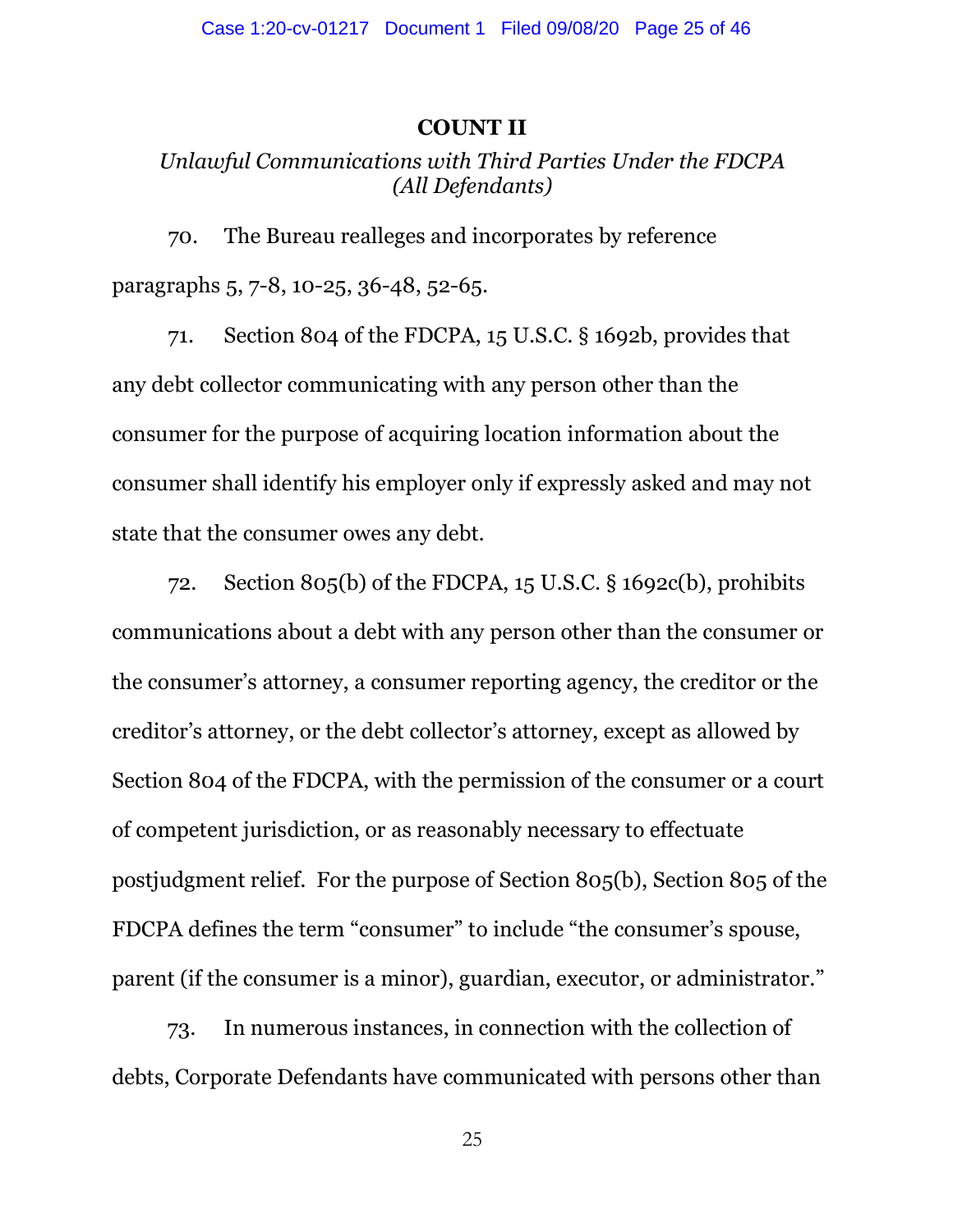the persons listed in Section 805(b) for purposes other than acquiring location information about the consumer, without having obtained directly the prior consent of the consumer or the express permission of a court of competent jurisdiction, and when not reasonably necessary to effectuate a post judgment judicial remedy, in violation of Section 805(b) of the FDCPA, 15 U.S.C. § 1692c(b).

74. During many of these communications, Corporate Defendants stated that the consumers owed debt, in violation of Section 804(2) of the FDCPA, 15 U.S.C. § 1692b(2).

75. Therefore, Corporate Defendants have violated 15 U.S.C. §§ 1692b and 1692c.

76. The Individual Defendants were involved in the debt-collection activities of the Corporate Defendants. In addition, the Individual Defendants knew about, participated in, approved, adopted, or ratified the unlawful practices described above. As such, the Individual Defendants are "debt collectors" under the FDCPA and are liable for violations of the FDCPA, 15 U.S.C. §§ 1692b and 1692c.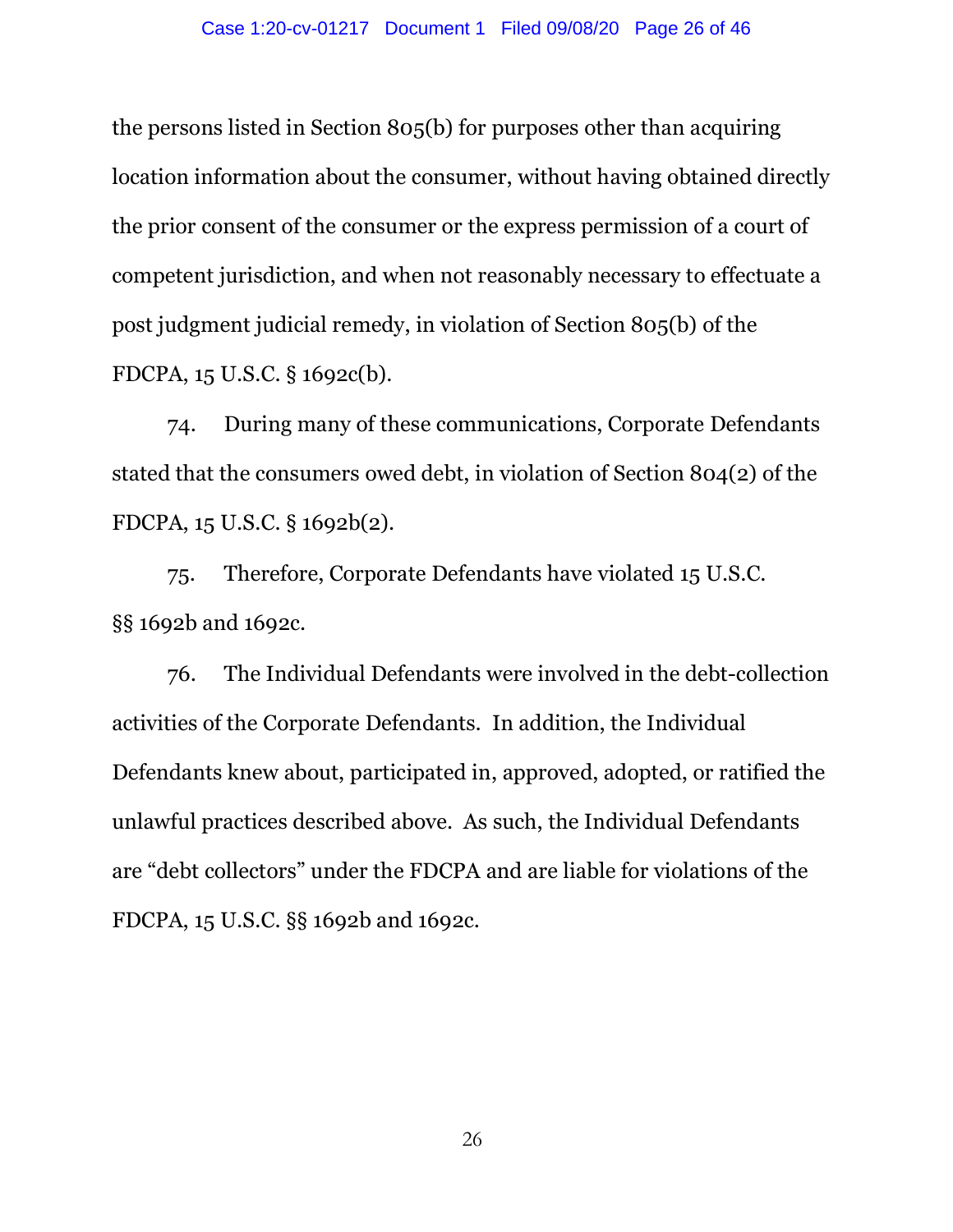#### **COUNT III**

## *Harassing and Abusive Conduct Under the FDCPA (All Defendants)*

77. The Bureau realleges and incorporates by reference paragraphs 5, 7-8, 10-48, 52-65.

78. In numerous instances, in connection with the collection of debts, Corporate Defendants have engaged in conduct the natural consequence of which has been to harass, oppress, or abuse the consumer, in violation of Section 806 of the FDCPA, 15 U.S.C. § 1692d.

79. This includes, but is not limited to, using intimidating, menacing, or belittling language, and making impermissible threats.

80. This also includes causing a telephone to ring or engaging a person in telephone conversation repeatedly or continuously with intent to annoy, abuse, or harass a person at the called number, in violation of Section 806(5) of the FDCPA, 15 U.S.C. § 1692d(5).

81. Therefore, Corporate Defendants have violated 15 U.S.C. § 1692d.

82. The Individual Defendants were involved in the debt-collection activities of the Corporate Defendants. In addition, the Individual Defendants knew about, participated in, approved, adopted, or ratified the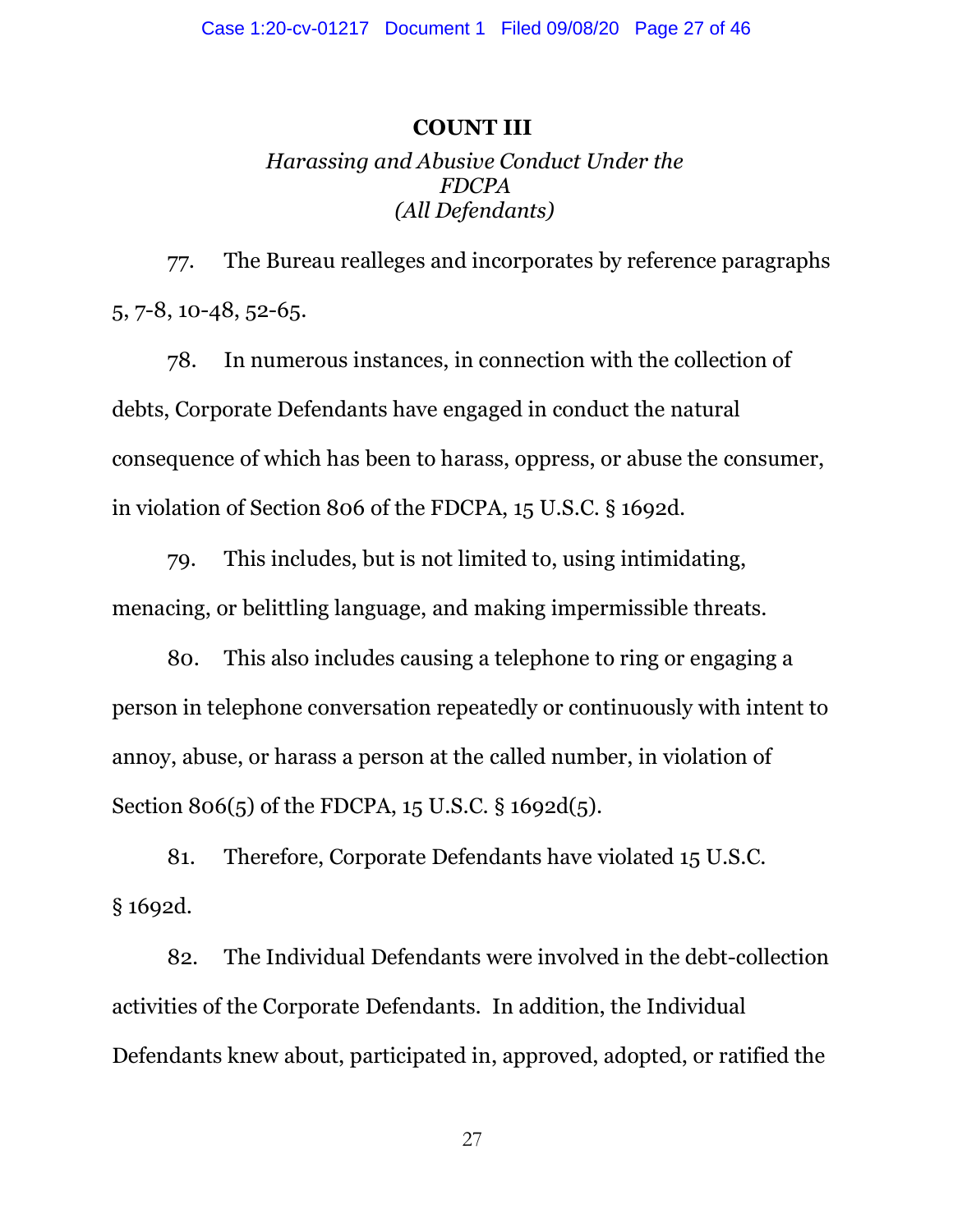unlawful practices described above. As such, the Individual Defendants are "debt collectors" under the FDCPA and are liable for violations of the FDCPA, 15 U.S.C. § 1692d.

## **COUNT IV**

*Failure to Inform Consumers of their Legal Rights Under the FDCPA (All Defendants)*

83. The Bureau realleges and incorporates by reference paragraphs 5, 7-8, 10-25, 49-65.

84. In numerous instances, in connection with the collection of debts, Corporate Defendants have failed to provide consumers, either in the initial communication or a written notice sent within five days after the initial communication, with information about the debt and the right to dispute the debt, in violation of Section 809(a) of the FDCPA, 15 U.S.C.  $§ 1692g(a).$ 

85. Therefore, Corporate Defendants have violated 15 U.S.C.  $§ 1692g(a).$ 

86. The Individual Defendants were involved in the debt-collection activities of the Corporate Defendants. In addition, the Individual Defendants knew about, participated in, approved, adopted, or ratified the unlawful practices described above. As such, the Individual Defendants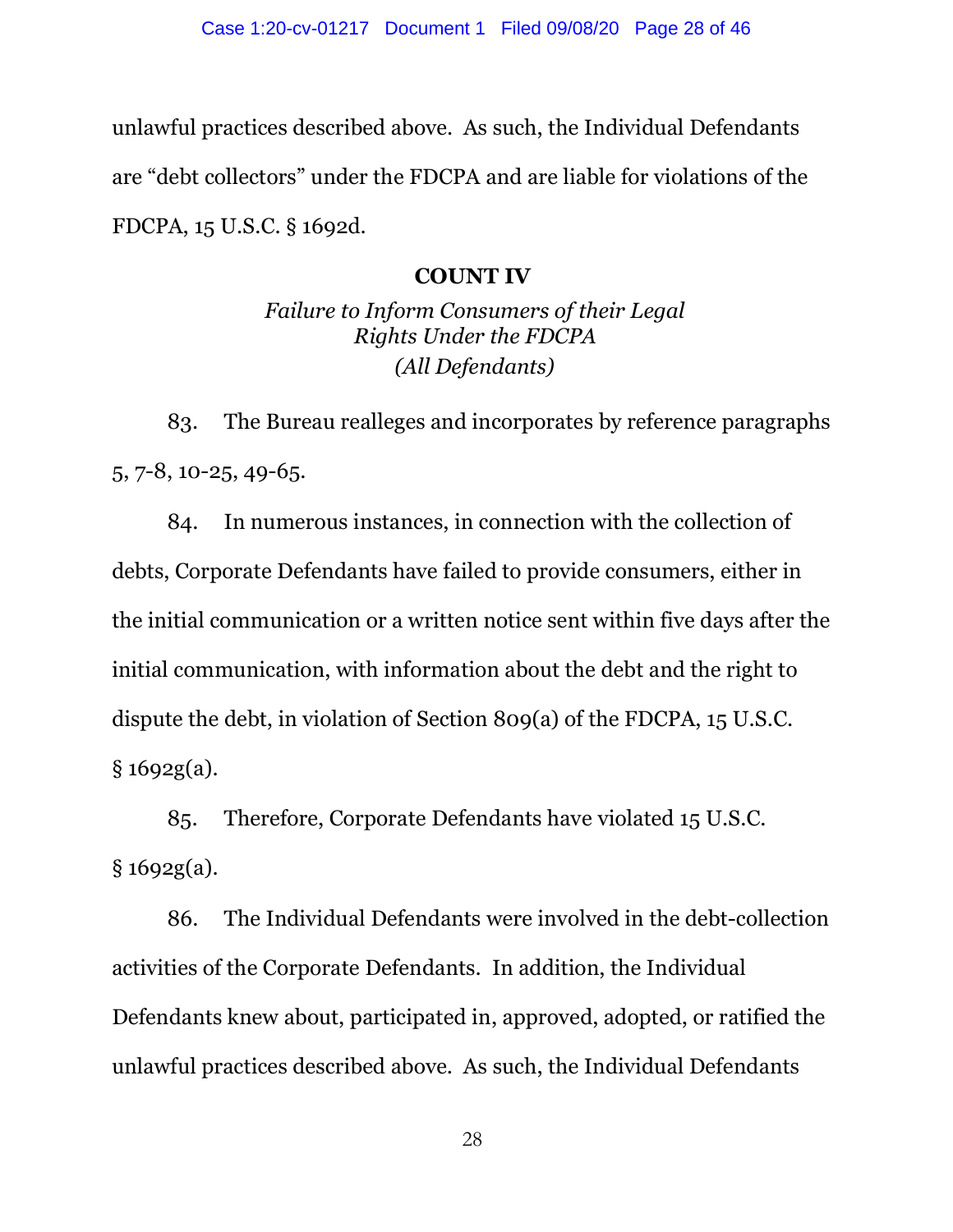are "debt collectors" under the FDCPA and are liable for violations of the FDCPA, 15 U.S.C. § 1692g(a).

## **VIOLATIONS OF THE CFPA AS TO ALL DEFENDANTS**

## **COUNT V**

*Deception Under the CFPA Relating to Collection of, and Attempts to Collect, Debts (All Defendants)*

87. Plaintiffs reallege and incorporate by reference paragraphs 5, 7-35, 52-63.

88. Section 1036(a)(1)(B) of the CFPA prohibits deceptive acts or practices. 12 U.S.C.  $\S$  5536(a)(1)(B). An act or practice is deceptive if it involves a material misrepresentation that is likely to mislead a consumer acting reasonably under the circumstances.

89. In numerous instances, in connection with the collection of purported consumer debts, Corporate Defendants have represented, directly or indirectly, expressly or by implication, that:

- a. Corporate Defendants will have the consumer arrested or imprisoned for nonpayment;
- b. Corporate Defendants would file lawsuits against consumers if they failed to pay, and that the filing of such lawsuits was imminent;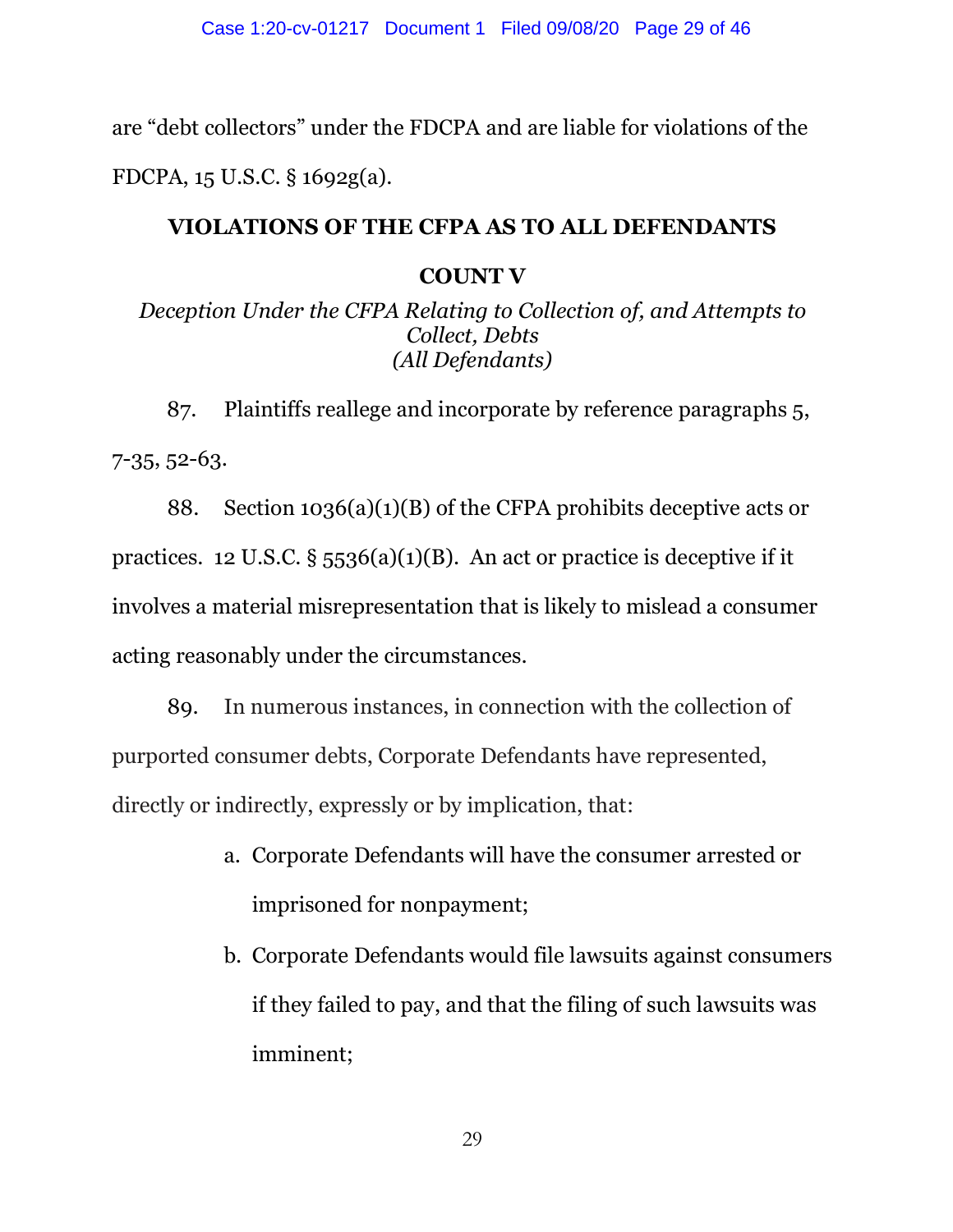- c. Corporate Defendants would seek to garnish or attach consumers' wages or property if they failed to pay; and
- d. Consumers owed an amount of money that the Corporate Defendants described as the "full contract balance," and that the original creditor could seek to collect this amount if it chose to.

90. In truth and in fact, where Corporate Defendants have made the representations set forth in Paragraph 89 of this Complaint:

- a. Corporate Defendants have not, and could not have, had consumers arrested or imprisoned;
- b. Corporate Defendants have not filed, and do not intend to file, lawsuits against consumers for nonpayment;
- c. Corporate Defendants would not seek and could not seek to garnish or attach consumers' wages or property if they failed to pay; and
- d. Consumers did not owe the amounts Corporate Defendants described as the "full contract balance," and neither Corporate Defendants nor the original creditor could legally collect such amounts, which were sometimes thousands of dollars more than the consumer legally owed.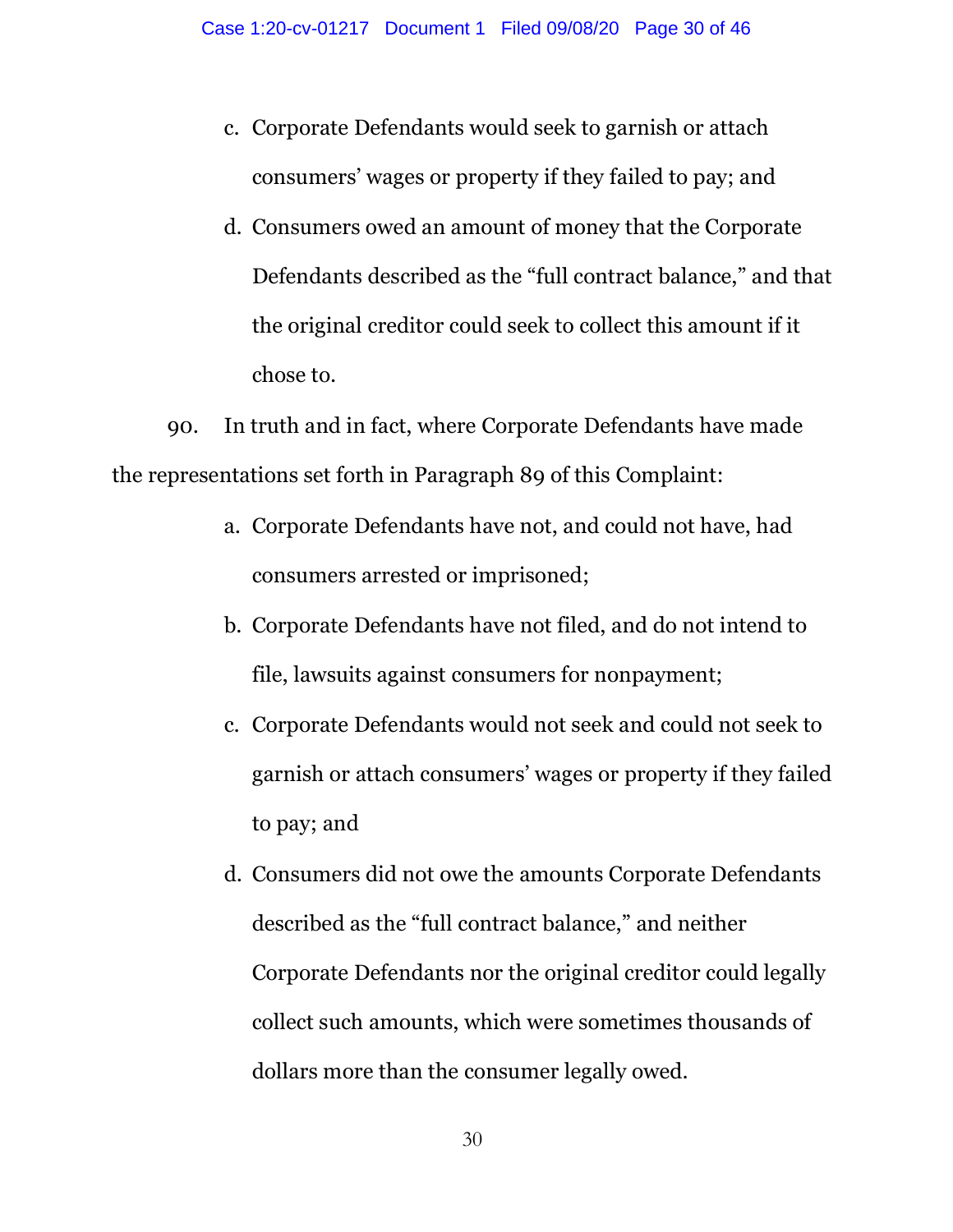#### Case 1:20-cv-01217 Document 1 Filed 09/08/20 Page 31 of 46

91. These false and misleading misrepresentations were material and likely to mislead consumers acting reasonably under the circumstances.

92. Therefore, the representations set forth in Paragraph 89 of this Complaint constitute deceptive acts or practices in violation of §§ 1031(a) and  $1036(a)(1)(B)$  of the CFPA, 12 U.S.C. §§ 5531(a), 5536(a)(1)(B).

93. The Individual Defendants have engaged in these deceptive acts and practices because they had authority to control these representations or participated in them. They have known about, have been reckless to the fact of, or have ignored red flags with respect to, these false and misleading representations. The Individual Defendants are therefore liable for these violations of the CFPA.

#### **COUNT VI**

*Violations of the CFPA Arising from FDCPA Violations (All Defendants)*

94. Plaintiffs reallege and incorporate by reference paragraphs 5, 7-86.

95. Section 1036(a)(1)(A) of the CFPA provides that is "unlawful for . . . any covered person or service provider . . . to offer or provide to a consumer any financial product or service not in conformity with Federal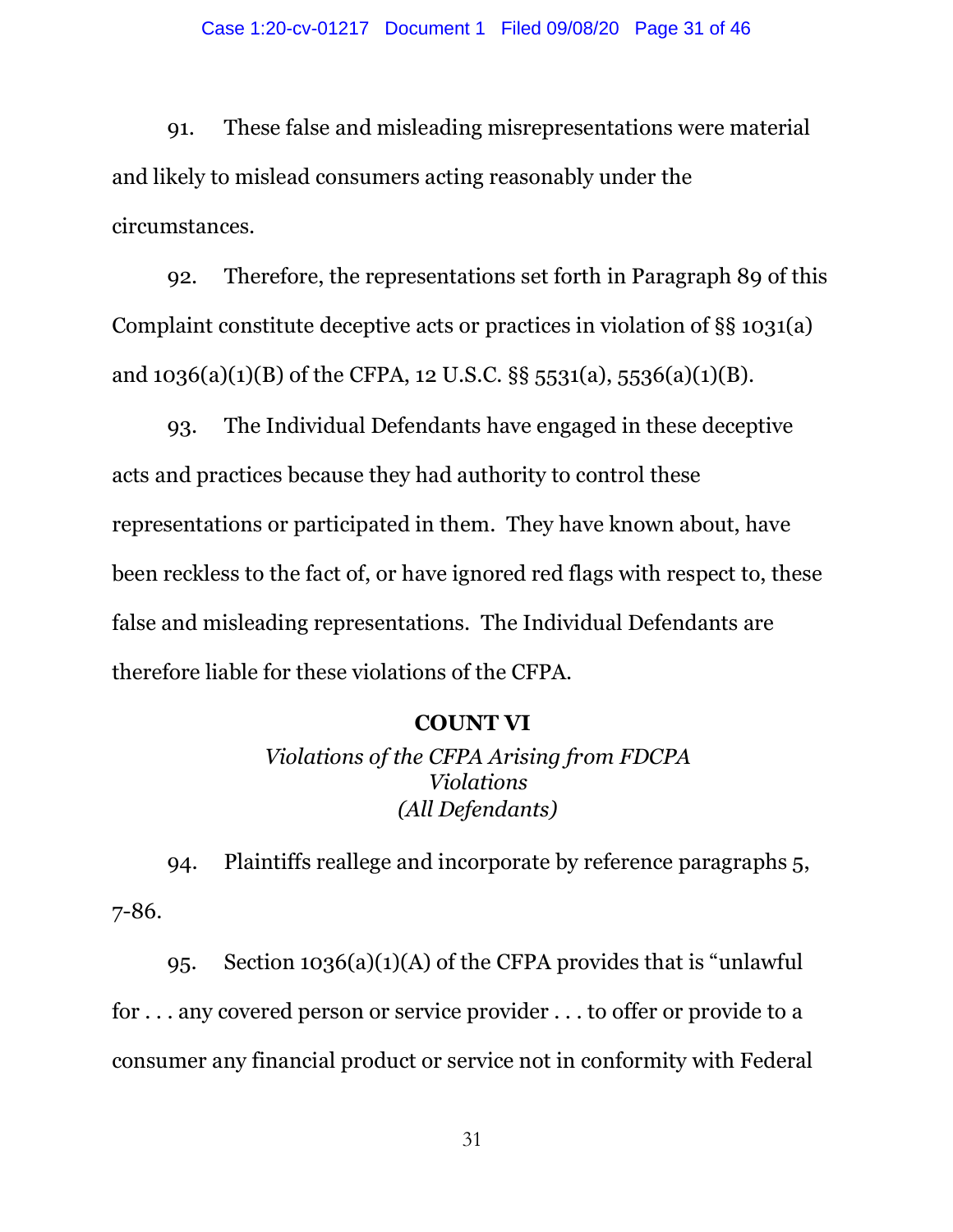consumer financial law, or otherwise commit any act or omission in violation of a Federal consumer financial law." 12 U.S.C. § 5536(a)(1)(A).

96. Defendants offer or provide consumer financial products or services because they collect debts related to consumer financial products and services, including installment and payday loans. 12 U.S.C. § 5481(5),  $15(A)(x)$ .

97. As detailed in Counts I through IV, Defendants have engaged in violations of the FDCPA in the course of their collection of debts related to consumer financial products or services.

98. Therefore, Defendants are offering consumer financial products or services not in conformity with Federal consumer financial law, and have committed acts or omissions in violation of Federal consumer financial law, in violation of  $\S 1036(a)(1)(A)$  of the CFPA, 12 U.S.C.  $\S$  5536(a)(1)(A).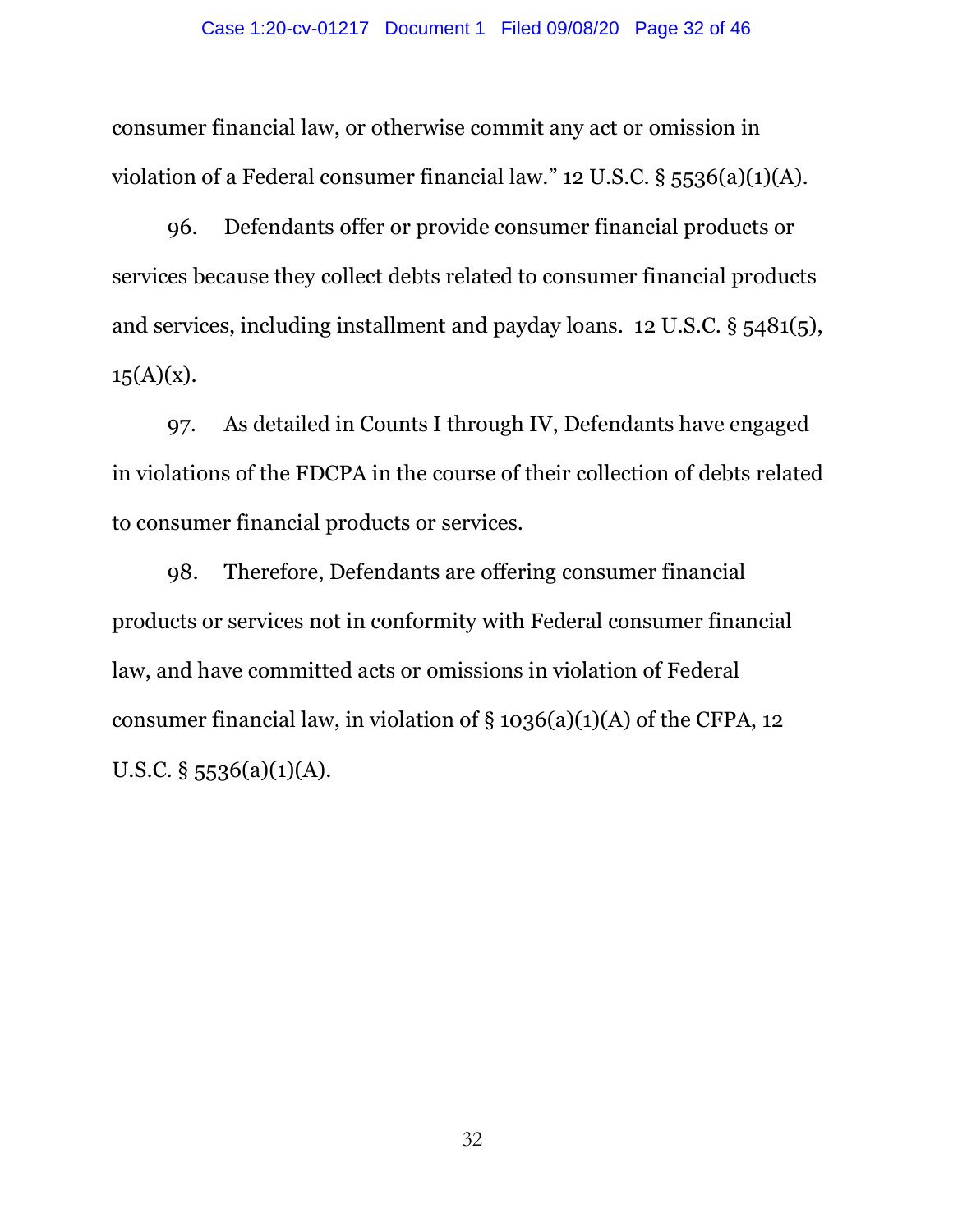#### **COUNT VII**

## *Substantially Assisting Violations of the CFPA (Individual Defendants)*

99. Plaintiffs reallege and incorporate by reference paragraphs 5, 7-35, 52-63, 87-93.

100. It is unlawful for any person to knowingly or recklessly provide substantial assistance to a covered person or service provider in violation of the provisions of 12 U.S.C. § 5531. 12 U.S.C. § 5536(a)(3).

101. From at least 2015 through the present, as described in Count V, the Corporate Defendants have engaged in deceptive acts or practices in violation of the CFPA, 12 U.S.C.  $\S$ § 5531 and 5536(a)(1)(B), by making false or deceptive threats to consumers, and misrepresenting, expressly or by implication, the amount of debt consumers owed, in order to induce payments to Corporate Defendants.

102. The Individual Defendants provided substantial assistance to the Corporate Defendants that engaged in the practices described in Count V. As owners and managers, they associated themselves with the venture of the Corporate Defendants and by helping to run the Debt-Collection Operation, they sought by their actions to make it succeed.

103. The Individual Defendants knew about, or were reckless with respect to, the deceptive conduct alleged in Count V.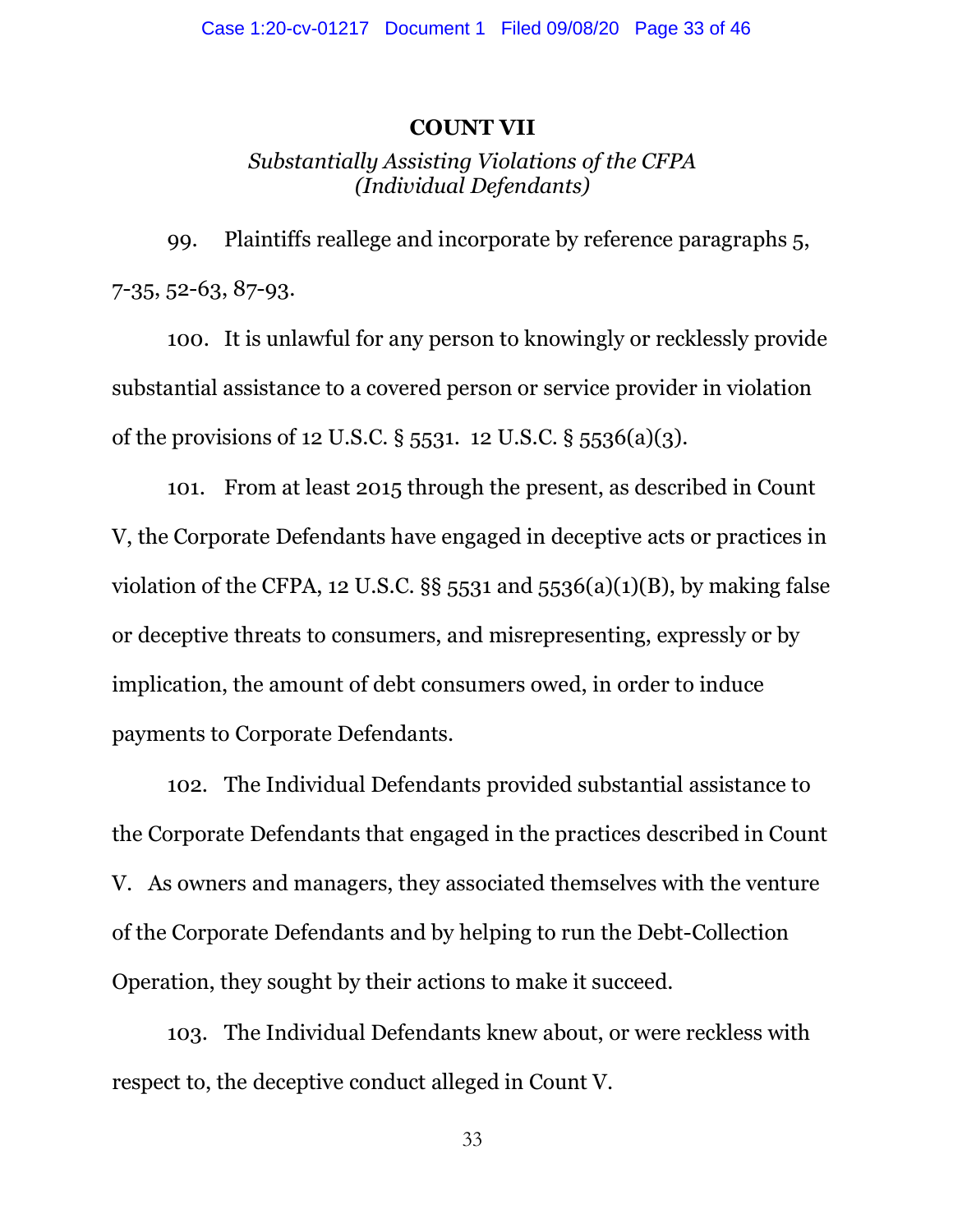104. Therefore, the Individual Defendants violated 12 U.S.C.  $§$  5536(a)(3).

#### **VIOLATIONS OF NEW YORK STATE LAW**

#### **COUNT VIII**

*Repeated Fraudulent Acts in Violation of Exec. Law § 63(12) (All Defendants)*

105. The NYAG realleges and incorporates by reference paragraphs 6-7, 9-48, 52-63.

106. New York Executive Law  $\S 63(12)$  empowers the Attorney General to seek restitution, damages and injunctive relief when any person or business entity has engaged in repeated fraudulent or illegal acts or otherwise demonstrates persistent fraud or illegality in the carrying on, conducting, or transaction of business.

107. Defendants have engaged in repeated fraudulent acts or otherwise demonstrated persistent fraud in the carrying on, conducting, or transaction of their debt collection business for purposes of Executive Law  $§ 63(12).$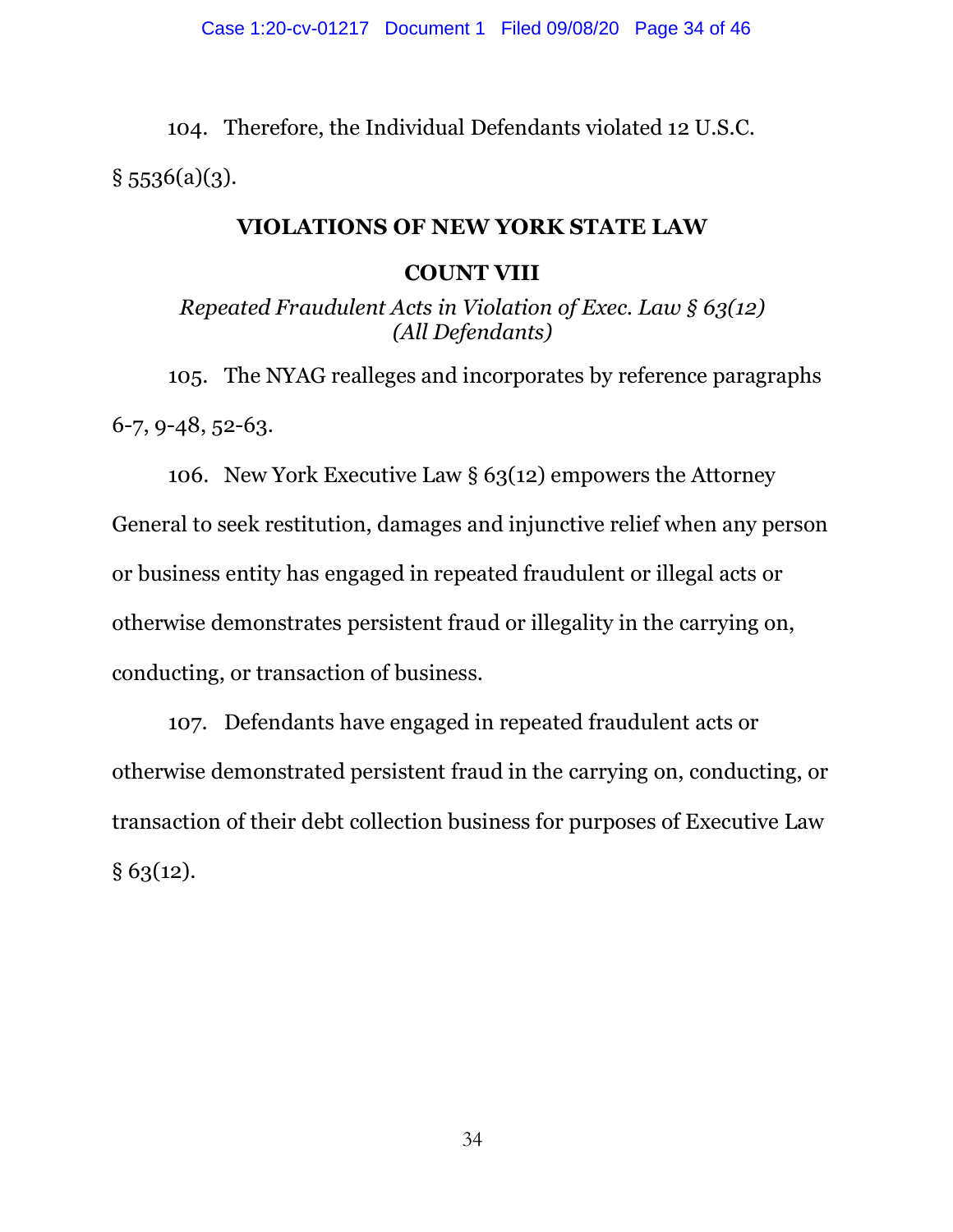#### **COUNT IX**

# *Repeated Illegality in Violation of Exec. Law § 63(12) False or Misleading Misrepresentations Under the FDCPA (All Defendants)*

108. The NYAG realleges and incorporates by reference paragraphs 6-7, 9-35, 52-65.

109. In numerous instances, in connection with the collection of debts, Corporate Defendants, directly or indirectly, expressly or by implication, have used false, deceptive, or misleading representations or means, in violation of Section 807 of the FDCPA, 15 U.S.C. § 1692e, including, but not limited to:

- a. Falsely representing to the consumer the amount of debt owed by the consumer by stating that the original creditor could collect more than the consumer legally owed, in violation of Section 807(2)(A) of the FDCPA, 15 U.S.C.  $§ 1692e(2)(A);$
- b. Falsely representing that nonpayment of a debt will result in the arrest or imprisonment of a person, when such action is not lawful or when Corporate Defendants have no intention of taking such action, in violation of Section 807(4) of the FDCPA, 15 U.S.C. § 1692e(4);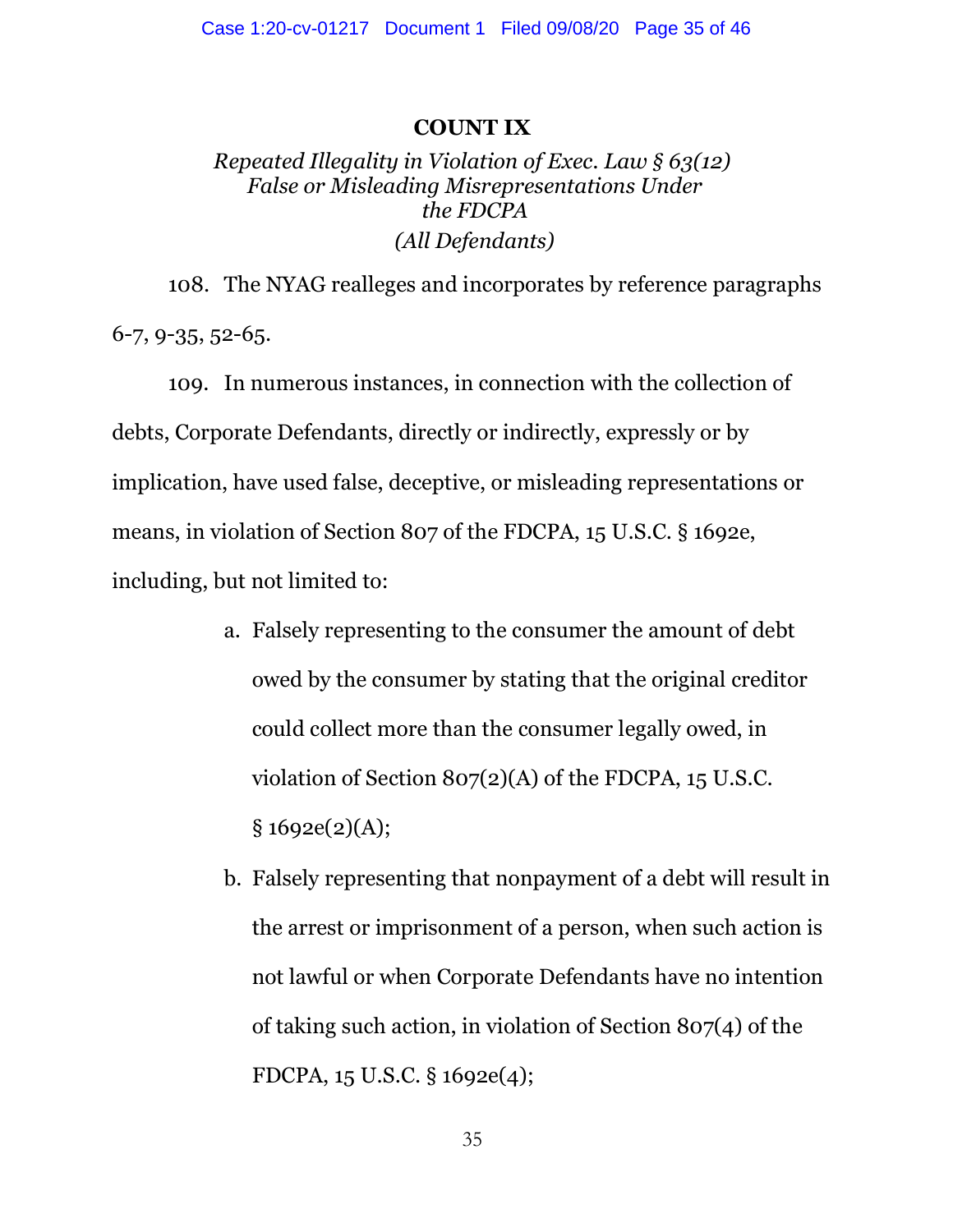- c. Threatening to take action that Corporate Defendants do not intend to take, such as filing a lawsuit, garnishing a consumer's wages, or attaching the personal property of a consumer, in violation of Section 807(5) of the FDCPA, 15 U.S.C. § 1692e(5); and
- d. Using a false representation or deceptive means to collect or attempt to collect a debt, or to obtain information concerning a consumer, in violation of Section 807(10) of the FDCPA, 15 U.S.C. § 1692e(10).

110. Therefore, Corporate Defendants have violated the FDCPA, 15 U.S.C. § 1692e.

111. The Individual Defendants were involved in the debtcollection activities of the Corporate Defendants. In addition, the Individual Defendants knew about, participated in, approved, adopted, or ratified the unlawful practices described above. As such, the Individual Defendants are "debt collectors" under the FDCPA and are liable for violations of the statute, 15 U.S.C. § 1692e.

112. Defendants' violations of the FDCPA constitute repeated and persistent illegality in violation of N.Y. Executive Law § 63(12).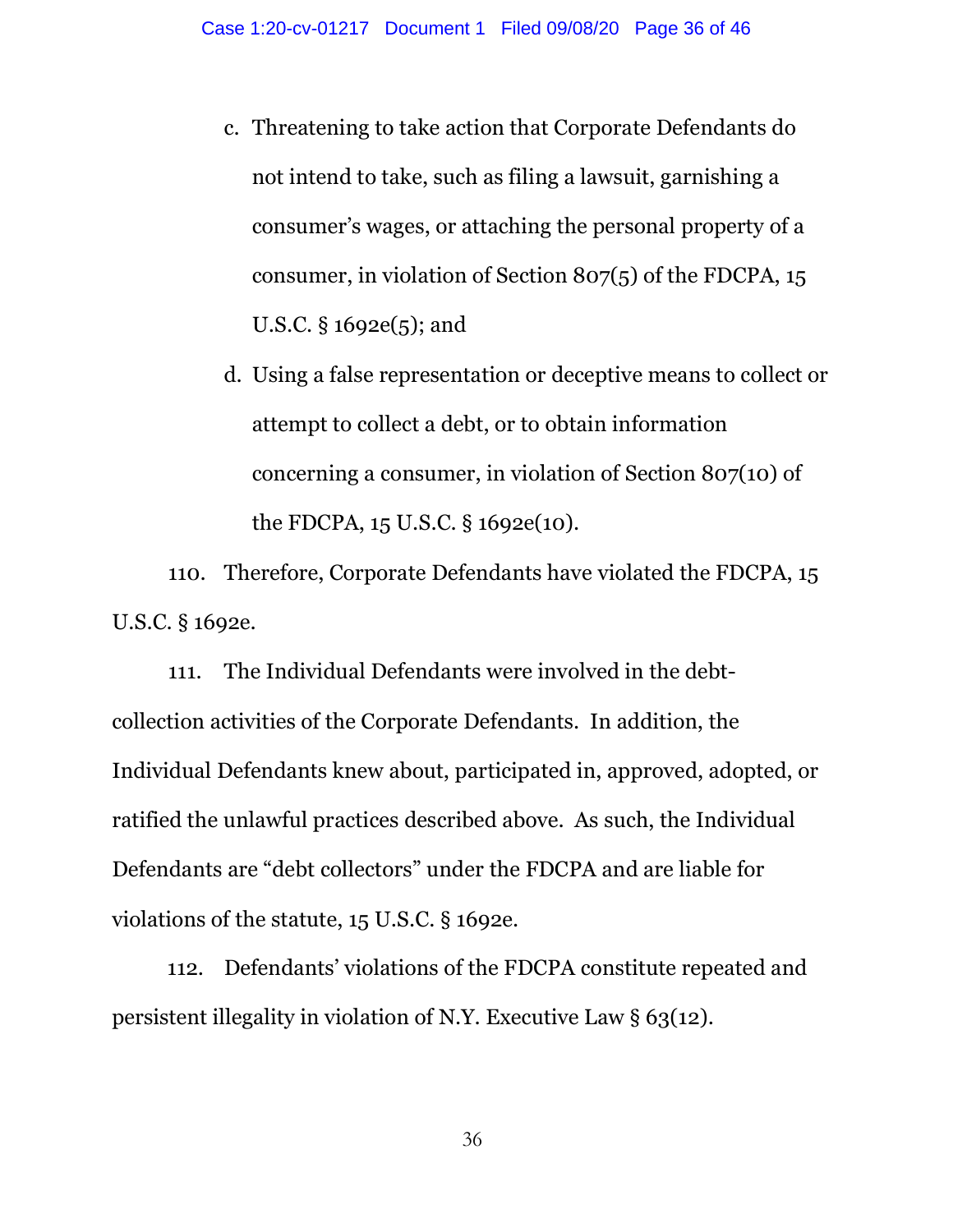#### **COUNT X**

## *Repeated Illegality in Violation of Exec. Law § 63(12) Unlawful Communications with Third Parties Under the FDCPA (All Defendants)*

113. The NYAG realleges and incorporates by reference paragraphs 6-7, 9-25, 36-48, 52-65.

114. Section 804 of the FDCPA, 15 U.S.C. § 1692b, provides that any debt collector communicating with any person other than the consumer for the purpose of acquiring location information about the consumer shall identify his employer only if expressly asked and may not state that the consumer owes any debt.

115. Section 805(b) of the FDCPA, 15 U.S.C. § 1692c(b), prohibits communications about a debt with any person other than the consumer or the consumer's attorney, a consumer reporting agency, the creditor or the creditor's attorney, or the debt collector's attorney, except as allowed by Section 804 of the FDCPA, with the permission of the consumer or a court of competent jurisdiction, or as reasonably necessary to effectuate postjudgment relief. For the purpose of Section 805(b), Section 805 of the FDCPA defines the term "consumer" to include "the consumer's spouse, parent (if the consumer is a minor), guardian, executor, or administrator."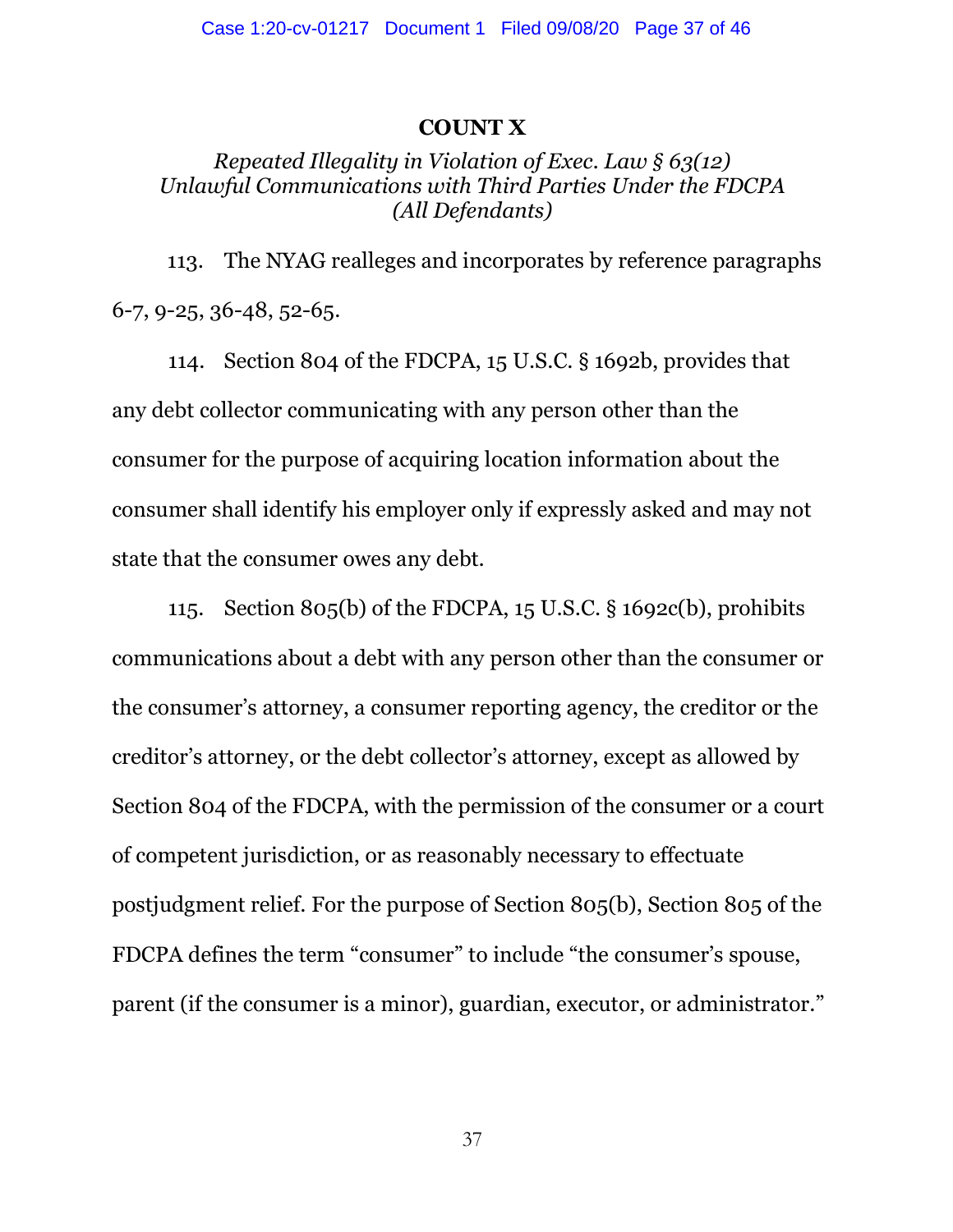116. In numerous instances, in connection with the collection of debts, Corporate Defendants have communicated with persons other than the persons listed in Section 805(b) for purposes other than acquiring location information about the consumer, without having obtained directly the prior consent of the consumer or the express permission of a court of competent jurisdiction, and when not reasonably necessary to effectuate a post judgment judicial remedy, in violation of Section 805(b) of the FDCPA, 15 U.S.C. § 1692c(b).

117. During many of these communications, Corporate Defendants stated that the consumers owed debt, in violation of Section 804(2) of the FDCPA, 15 U.S.C. § 1692b(2).

118. Therefore, Corporate Defendants have violated 15 U.S.C. §§ 1692b and 1692c.

119. The Individual Defendants were involved in the debt-collection activities of the Corporate Defendants. In addition, the Individual Defendants knew about, participated in, approved, adopted, or ratified the unlawful practices described above. As such, the Individual Defendants are "debt collectors" under the FDCPA and are liable for violations of the FDCPA, 15 U.S.C. §§ 1692b and 1692c.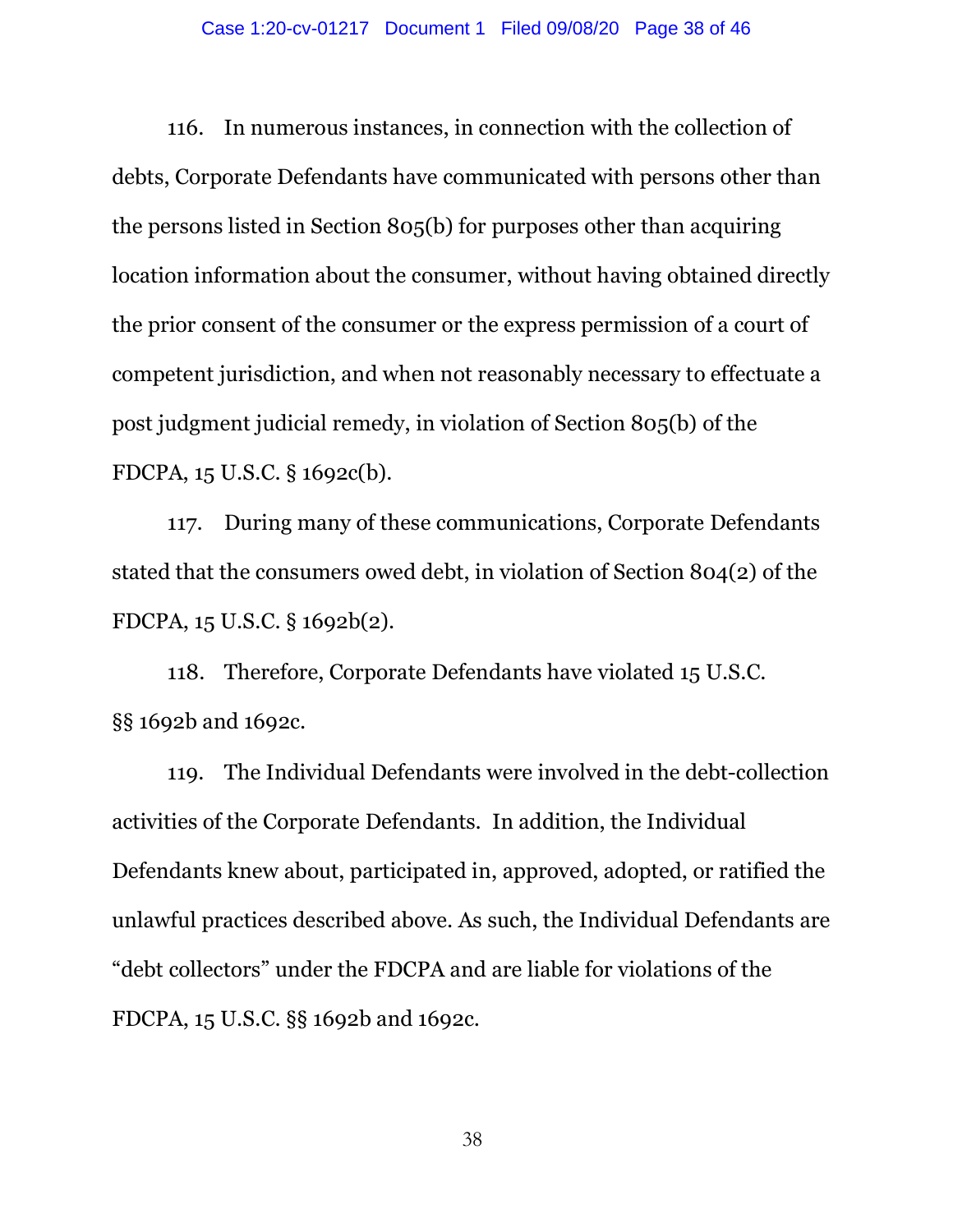120. Defendants' violations of the FDCPA constitute repeated and persistent illegality in violation of N.Y. Executive Law  $\S 63(12)$ .

## **COUNT XI**

*Repeated Illegality in Violation of Exec. Law § 63(12) Harassing and Abusive Conduct Under the FDCPA (All Defendants)*

121. The NYAG realleges and incorporates by reference paragraphs 6-7, 9-30, 42-48, 52-65.

122. In numerous instances, in connection with the collection of debts, Corporate Defendants have engaged in conduct the natural consequence of which has been to harass, oppress, or abuse the consumer, in violation of Section 806 of the FDCPA, 15 U.S.C. § 1692d.

123. This includes, but is not limited to, using intimidating, menacing, or belittling language, and making impermissible threats.

124. This also includes causing a telephone to ring or engaging a person in telephone conversation repeatedly or continuously with intent to annoy, abuse, or harass a person at the called number, in violation of Section 806(5) of the FDCPA, 15 U.S.C. § 1692d(5).

125. Therefore, Corporate Defendants have violated 15 U.S.C. § 1692d.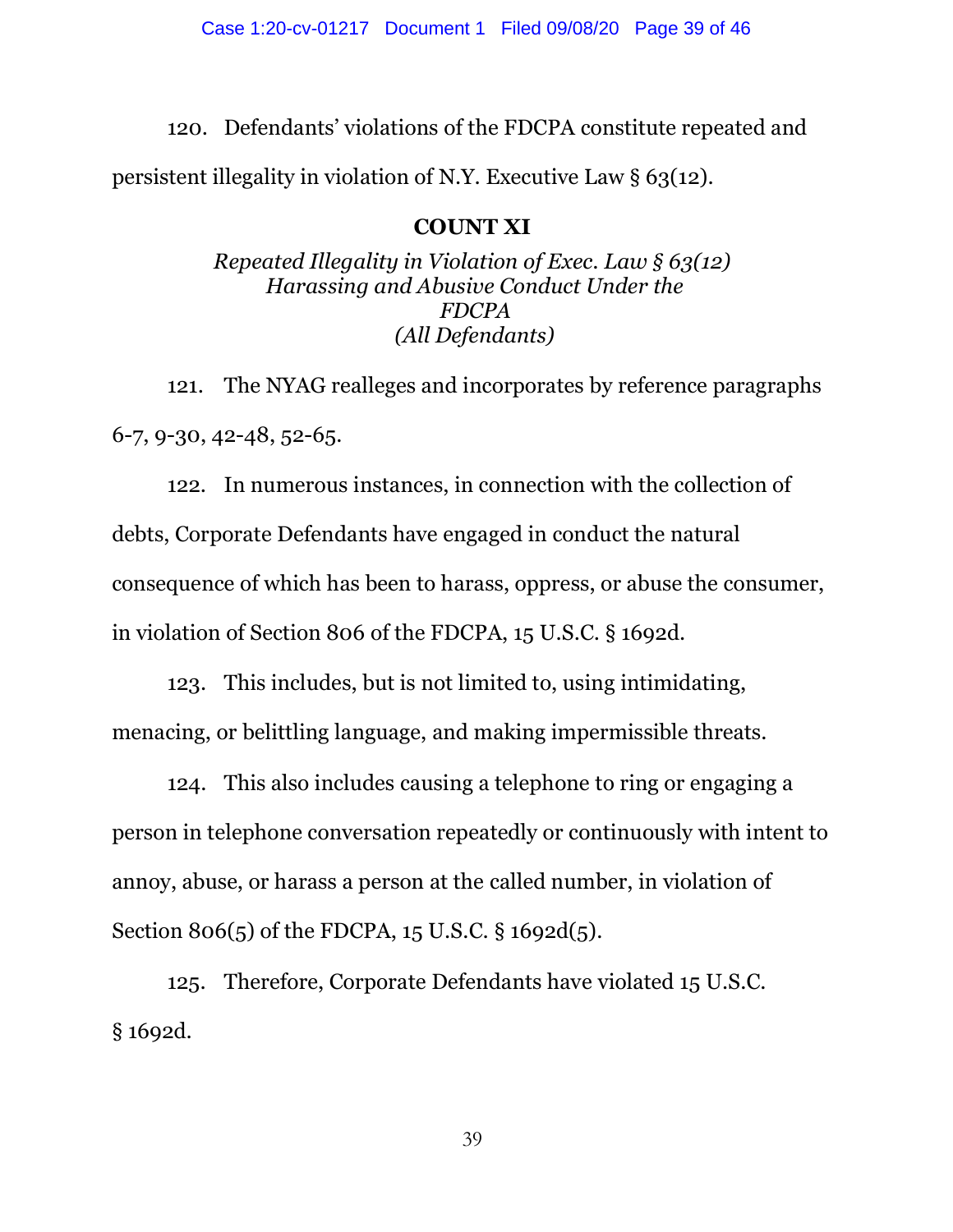126. The Individual Defendants were involved in the debt-collection activities of the Corporate Defendants. In addition, the Individual Defendants knew about, participated in, approved, adopted, or ratified the unlawful practices described above. As such, the Individual Defendants are "debt collectors" under the FDCPA and are liable for violations of the FDCPA, 15 U.S.C. § 1692d.

127. Defendants' violations of the FDCPA constitute repeated and persistent illegality in violation of N.Y. Executive Law § 63(12).

### **COUNT XII**

*Repeated Illegality in Violation of Exec. Law § 63(12) Failure to Inform Consumers of their Legal Rights Under the FDCPA (All Defendants)*

128. The NYAG realleges and incorporates by reference paragraphs 6-7, 9-25, 49-65.

129. In numerous instances, in connection with the collection of debts, Corporate Defendants have failed to provide consumers, either in the initial communication or a written notice sent within five days after the initial communication, with information about the debt and the right to dispute the debt, in violation of Section 809(a) of the FDCPA, 15 U.S.C. § 1692g(a).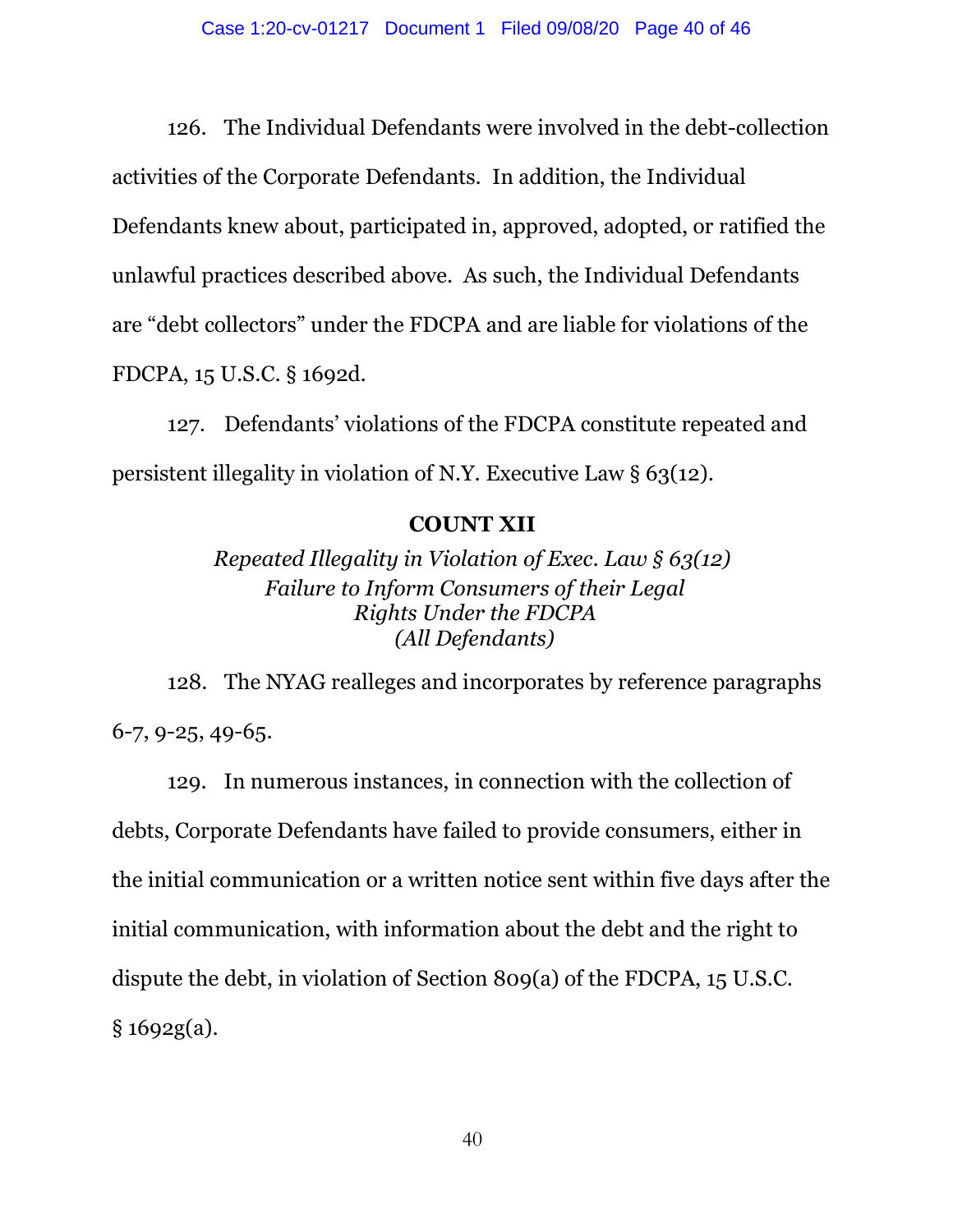130. Therefore, Corporate Defendants have violated 15 U.S.C. § 1692g(a).

131. The Individual Defendants were involved in the debt-collection activities of the Corporate Defendants. In addition, the Individual Defendants knew about, participated in, approved, adopted, or ratified the unlawful practices described above. As such, the Individual Defendants are "debt collectors" under the FDCPA and are liable for violations of the FDCPA, 15 U.S.C. § 1692g(a).

132. Defendants' violations of the FDCPA constitute repeated and persistent illegality in violation of N.Y. Executive Law § 63(12).

#### **COUNT XIII**

*Deceptive Acts or Practices in Violation of GBL § 349 (All Defendants)*

133. The NYAG realleges and incorporates by reference paragraphs 6-7, 9-48, 52-63.

134. New York General Business Law § 349 provides that

"[d]eceptive acts or practices in the conduct of any business . . . in this state are hereby declared unlawful."

135. In numerous instances, Defendants have violated New York General Business Law § 349 by engaging in deceptive acts or practices in connection with conducting their debt collection business.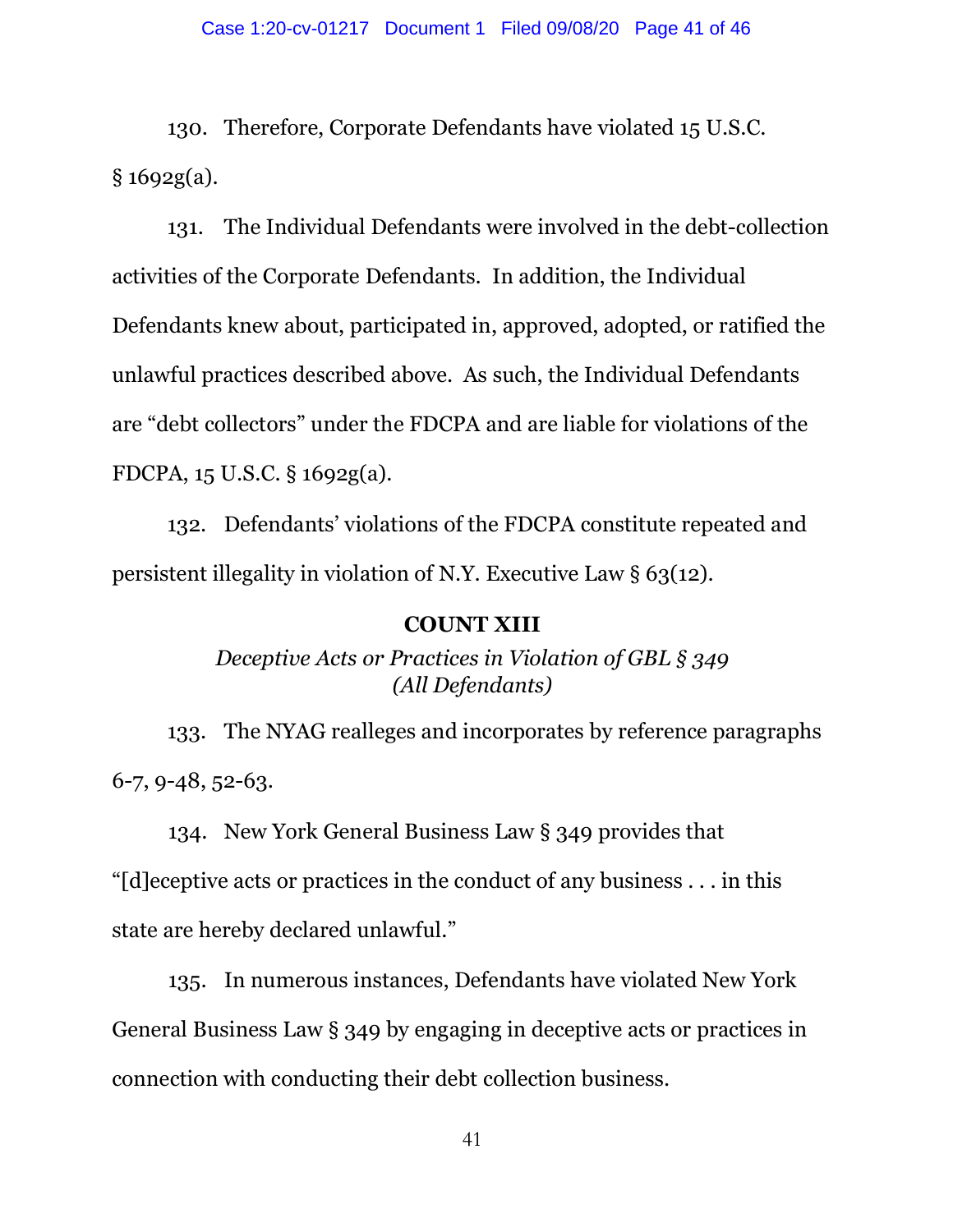### **COUNT XIV**

# *Violation of GBL Article 29-H, New York State Debt Collection Procedures (All Defendants)*

136. The NYAG realleges and incorporates by reference paragraphs 6-7, 9-48, 52-63.

137. Each Defendant qualifies as a principal creditor or his agent as defined by GBL § 600.

138. Each Corporate Defendant qualifies as a debt collection agency as defined by GBL § 600.

139. New York General Business Law § 601 sets forth a list of prohibited debt collection practices, including:

- a. Knowingly collecting, attempting to collect, or asserting a right to any collection fee, attorney's fee, court cost or expense when such charges were not justly due and legally chargeable against the debtor. GBL § 601(2);
- b. Disclosing or threatening to disclose information affecting the debtor's reputation for credit worthiness with knowledge or reason to know that the information is false. GBL § 601(3);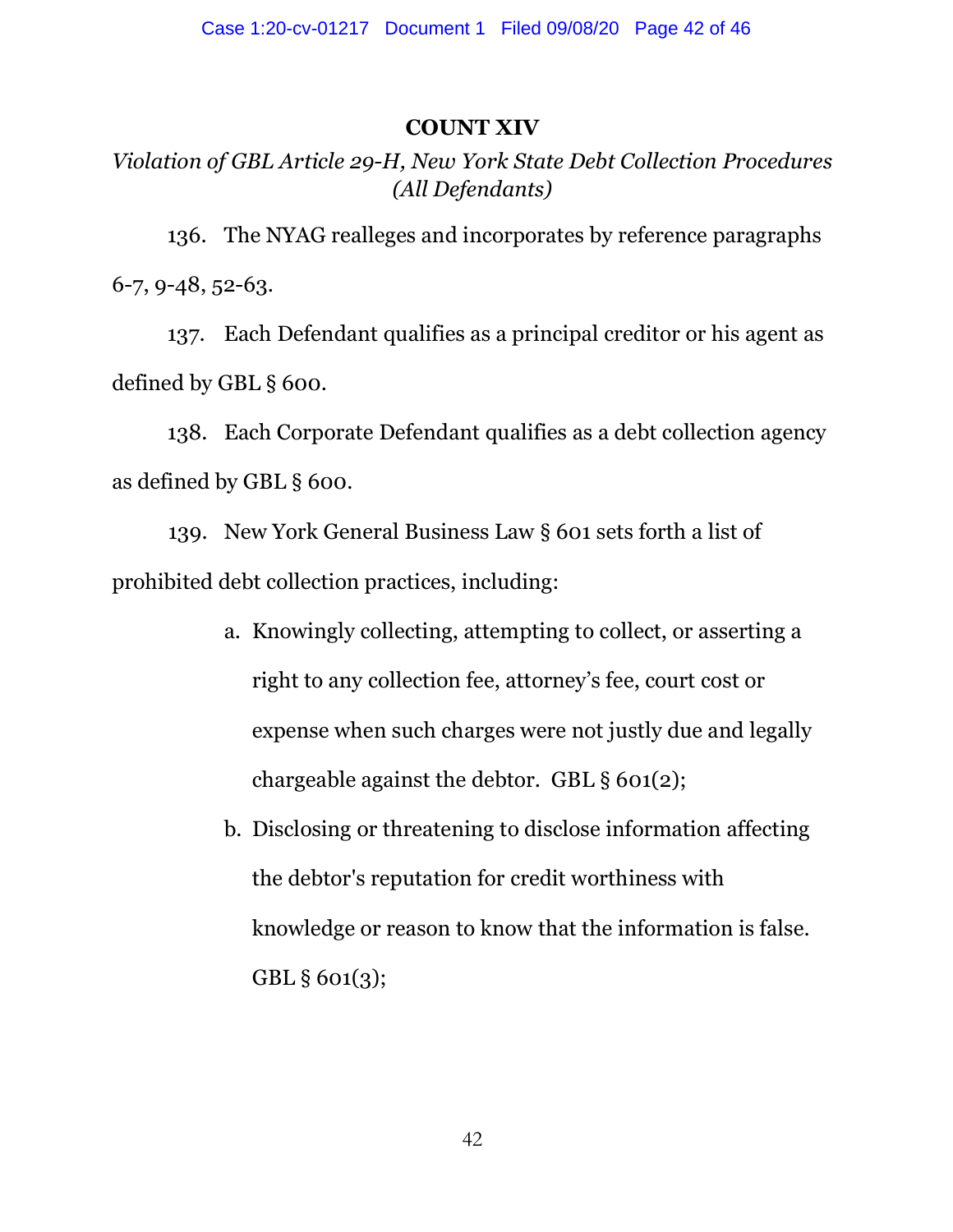- c. Communicating or threatening to communicate the nature of a claim to the debtor's employer prior to obtaining final judgment against the debtor. GBL § 601(4);
- d. Disclosing or threatening to disclose information concerning the existence of a debt known to be disputed by the debtor without disclosing that fact. GBL  $\S$  601(5);
- e. Communicating with the debtor or any member of his family or household with such frequency or at such unusual hours or in such a manner as can reasonably be expected to abuse or harass the debtor. GBL § 601(6);
- f. Threatening any action which the debt collector in the usual course of its business does not in fact take. GBL § 601(7); and
- g. Claiming, or attempting or threatening to enforce a right with knowledge or reason to know that the right does not exist. GBL § 601(8).

140. GBL § 602 provides the NYAG with authority to enforce the provisions of GBL § 601.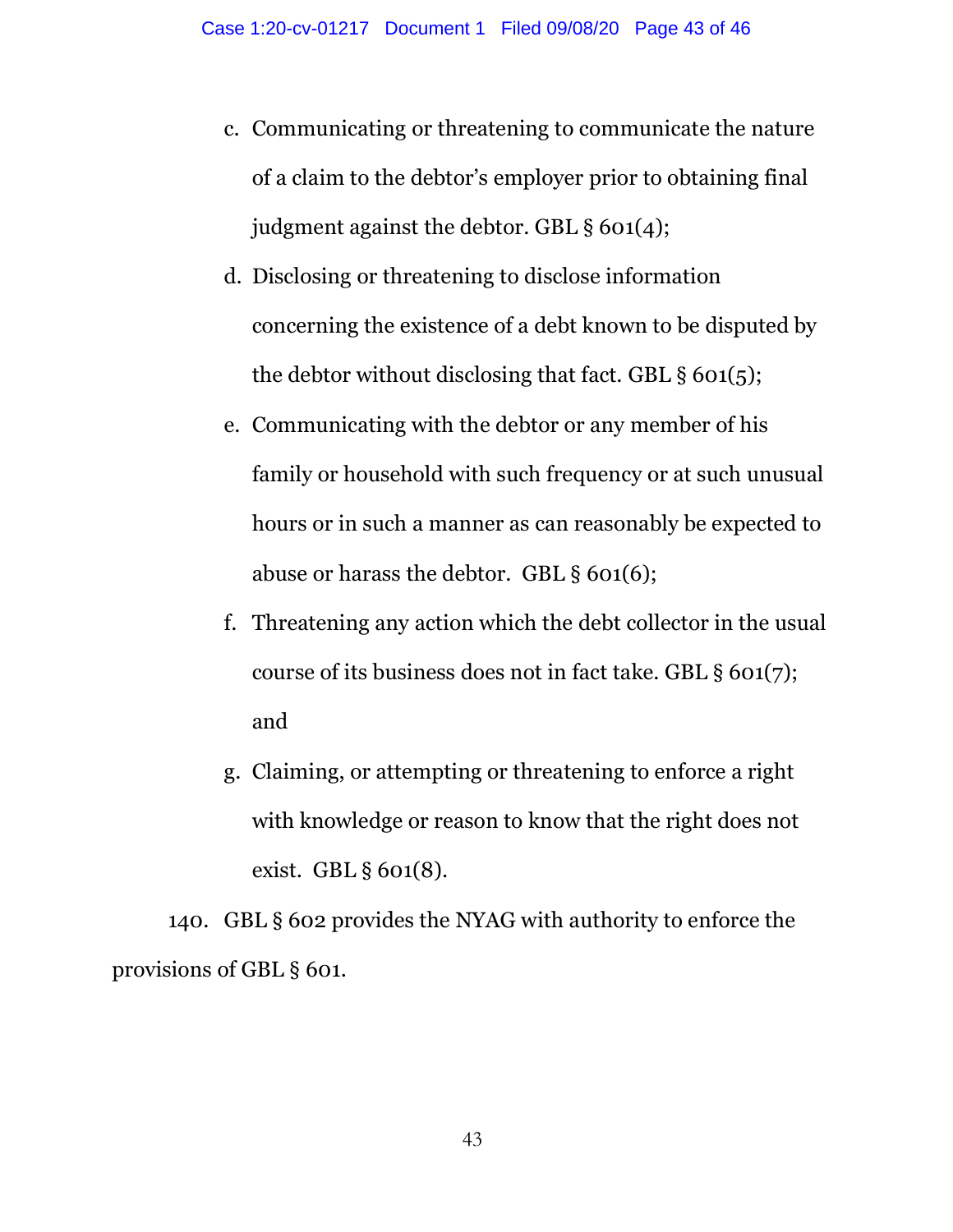141. In numerous instances, Defendants have violated GBL Article 29-H by engaging in debt collection practices prohibited under that statute.

## **DEMAND FOR RELIEF**

Wherefore, the Plaintiffs request that the Court:

- a. permanently enjoin Defendants from committing future violations of the CFPA, the FDCPA, GBL Articles 22-A and 29-H, and N.Y. Executive Law  $\S 63(12)$ ;
- b. award such relief as the Court finds necessary to redress injury to consumers resulting from Defendants' violations of the CFPA, the FDCPA, GBL Articles 22-A and 29-H, and New York Executive Law § 63(12), including but not limited to rescission or reformation of contracts, restitution, damages, and the refund of monies paid;
- c. grant additional injunctive relief as the Court may deem to be just and proper;
- d. order disgorgement of ill-gotten revenues against Defendants;
- e. as authorized under the CFPA, impose civil money penalties against Defendants;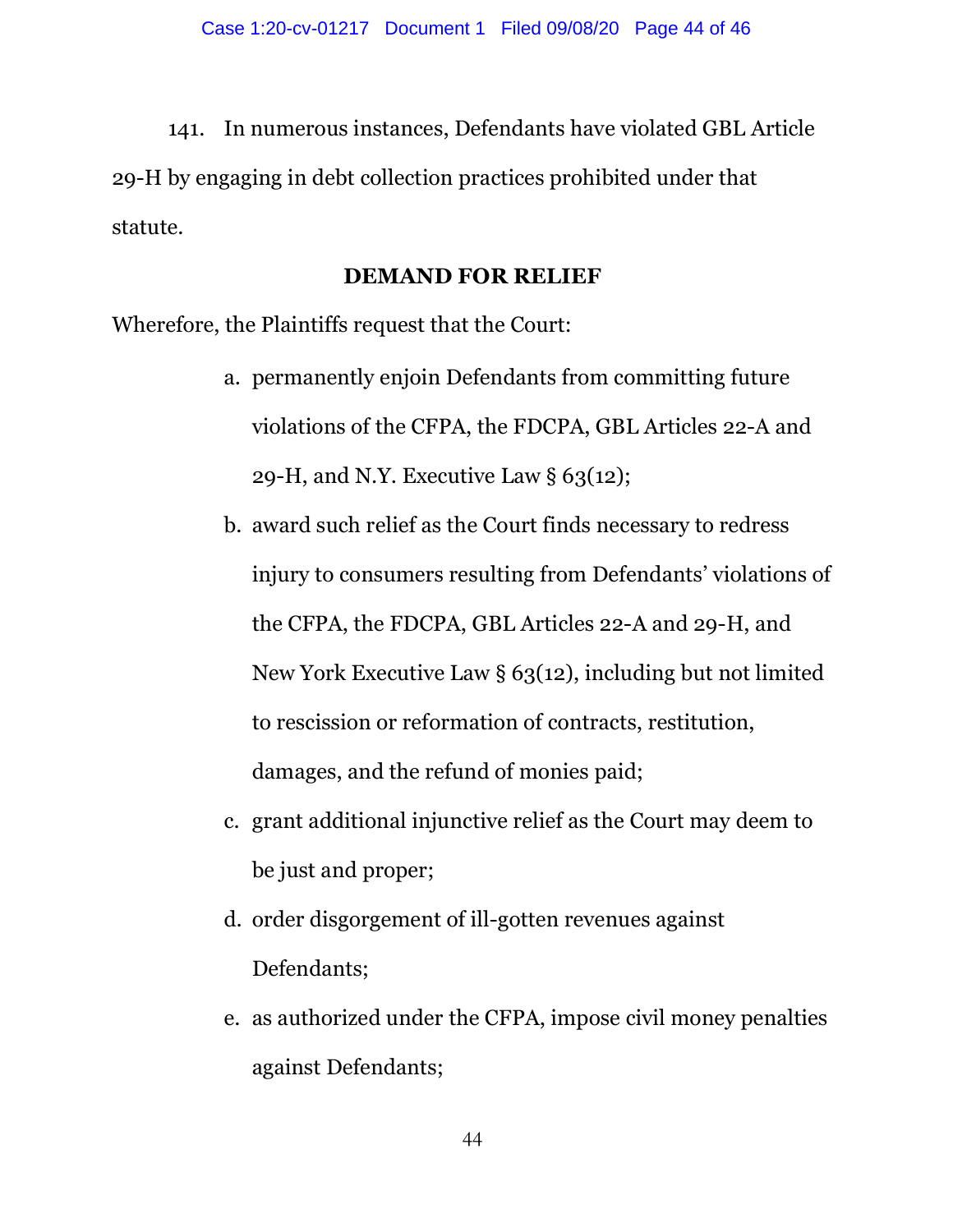- f. pursuant to New York General Business Law § 350-d, impose a civil penalty of \$5,000 for each violation of New York General Business Law Article 22-A;
- g. order Defendants to pay Plaintiffs' costs in connection with this action; and
- h. award additional relief as the Court may determine to be just and proper.